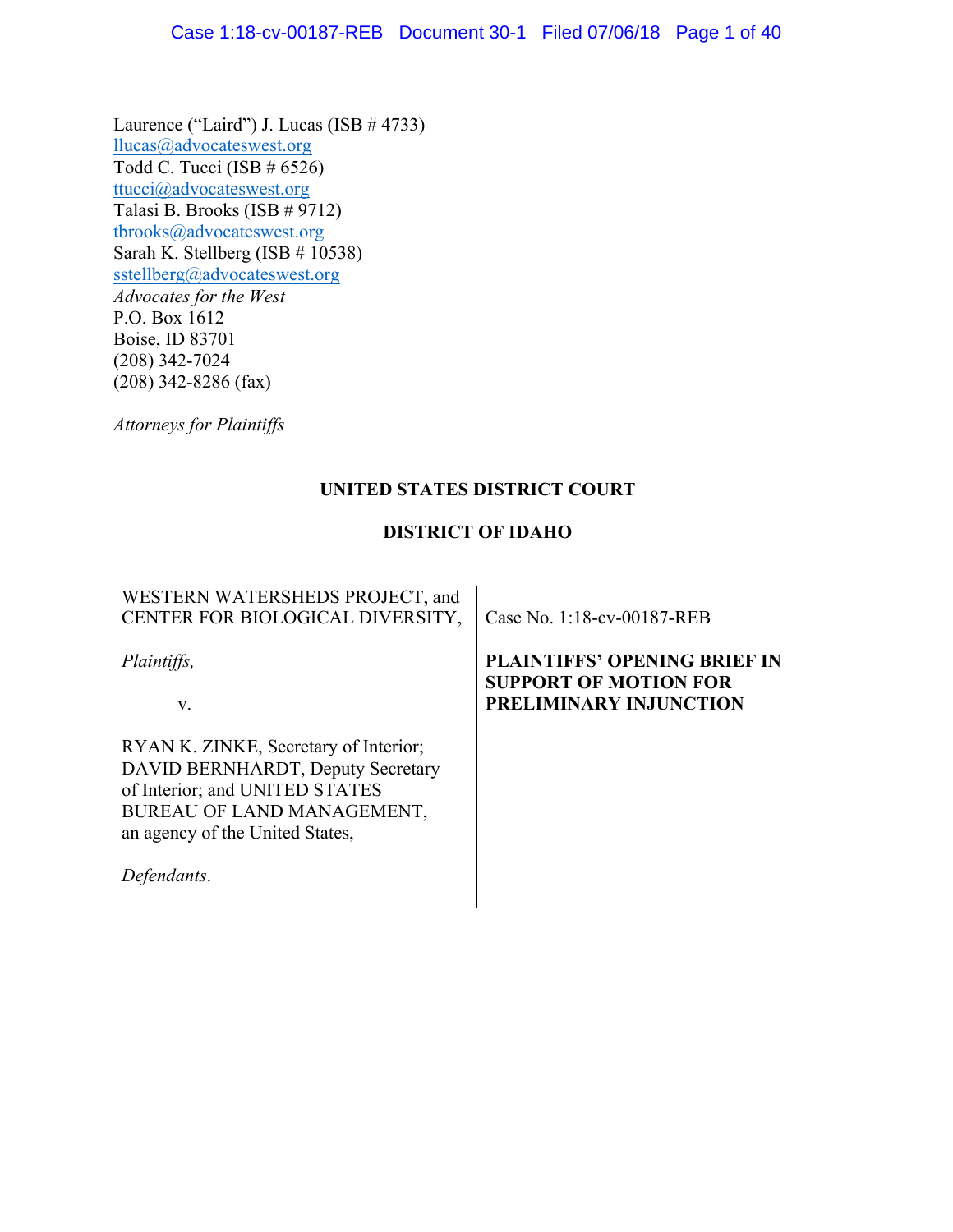# **TABLE OF CONTENTS**

| $I_{\cdot}$ |                | THE FEDERAL LAND POLICY AND MANAGEMENT ACT (FLPMA) 3 |                                                                                                                                              |  |  |
|-------------|----------------|------------------------------------------------------|----------------------------------------------------------------------------------------------------------------------------------------------|--|--|
| $\prod$     |                | THE NATIONAL ENVIRONMENTAL POLICY ACT (NEPA)4        |                                                                                                                                              |  |  |
| III.        |                |                                                      |                                                                                                                                              |  |  |
|             |                |                                                      |                                                                                                                                              |  |  |
|             | A.             |                                                      |                                                                                                                                              |  |  |
|             | <b>B.</b>      |                                                      |                                                                                                                                              |  |  |
|             | $\overline{C}$ |                                                      | Trump Administration Efforts to Exclude Environmental Reviews and                                                                            |  |  |
|             | D.             |                                                      |                                                                                                                                              |  |  |
|             |                |                                                      |                                                                                                                                              |  |  |
| $I_{\cdot}$ |                |                                                      |                                                                                                                                              |  |  |
| II.         |                |                                                      | PLAINTIFFS ARE LIKELY TO PREVAIL ON THE MERITS 16                                                                                            |  |  |
|             | A.             |                                                      | IM 2018-034 Is a Final Agency Action Reviewable under the APA16                                                                              |  |  |
|             | <b>B.</b>      |                                                      | IM 2018-034 is Procedurally Invalid Under FLMPA, NEPA and                                                                                    |  |  |
|             |                | 1.                                                   | BLM Unlawfully Issued IM 2018-034 Without Notice-and-<br>Comment Procedures Required Under FLPMA and the APA18                               |  |  |
|             |                | 2.                                                   | BLM Unlawfully Issued IM 2018-034 Without Notice-and-<br>Comment Procedures Required Under CEQ's NEPA                                        |  |  |
|             | $C$ .          |                                                      | BLM's Elimination of Critical Opportunities for Public Participation in<br>Leasing Decisions is Arbitrary, Capricious, and Contrary to Law20 |  |  |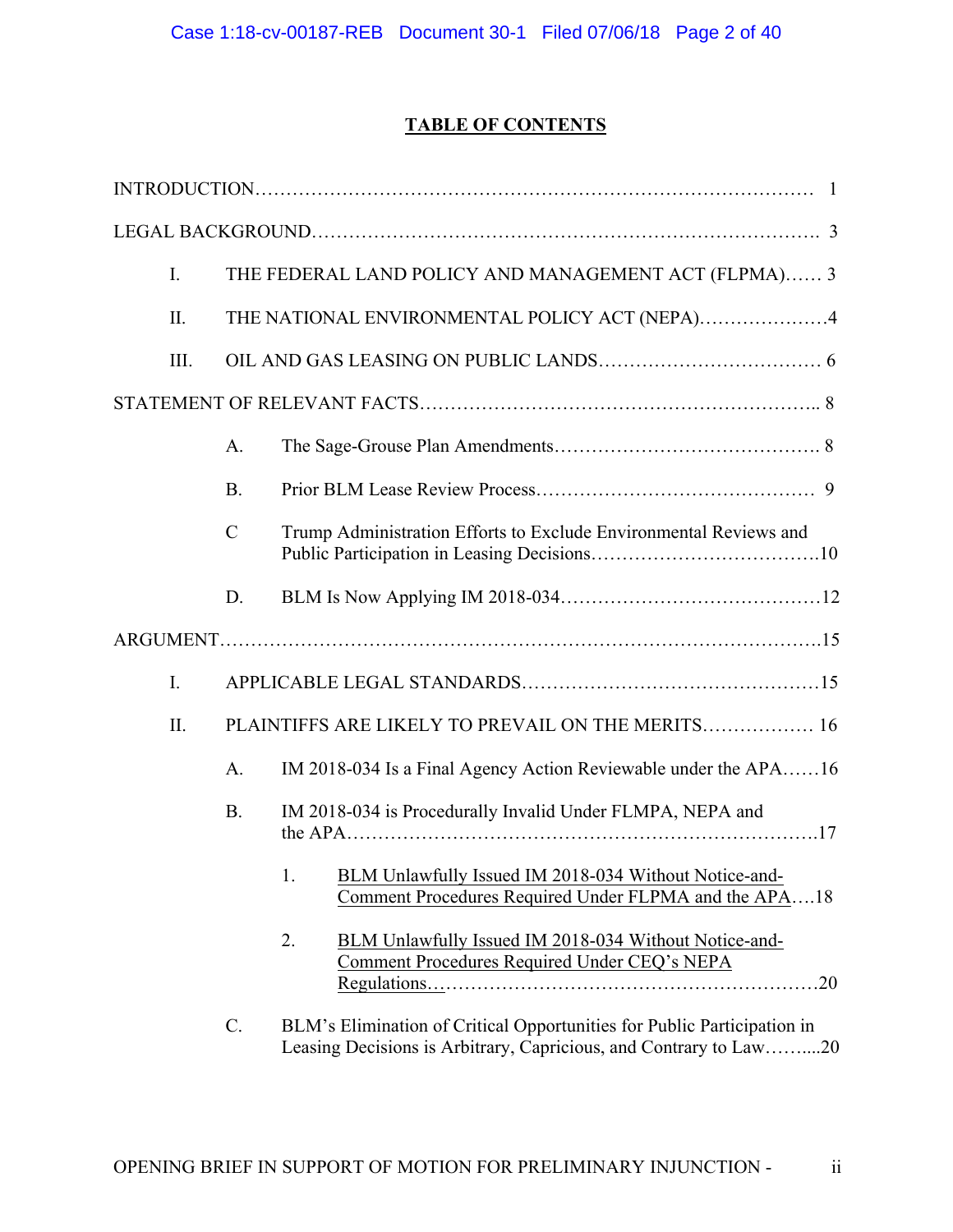|      |                 | 1. IM 2018-034 is Contrary to FLPMA's Public Participation                                                             |  |
|------|-----------------|------------------------------------------------------------------------------------------------------------------------|--|
|      |                 |                                                                                                                        |  |
|      | 2.              | IM 2018-034 Violates NEPA and Implementing Regulations by                                                              |  |
|      | 3.              | BLM Failed to Consider the Benefits of Public Participation or<br>Provide a Basis for Its Departure from IM 2010-11727 |  |
| III. |                 | MANY FORMS OF IRREPARABLE HARM WARRANT AN                                                                              |  |
|      | A.              | Irreparable Environmental Harm from Oil and Gas Development30                                                          |  |
|      | <b>B.</b>       | Irreparable Harm from Bureaucratic Commitment to Leasing 32                                                            |  |
|      | $\mathcal{C}$ . | Irreparable Harm to Plaintiff Organizations and the Public34                                                           |  |
| IV.  |                 | THE BALANCE OF HARDSHIPS FAVORS AN INJUNCTION 35                                                                       |  |
| V.   |                 | THE PUBLIC INTEREST FAVORS GRANTING AN INJUNCTION36                                                                    |  |
| VI.  |                 |                                                                                                                        |  |
|      |                 |                                                                                                                        |  |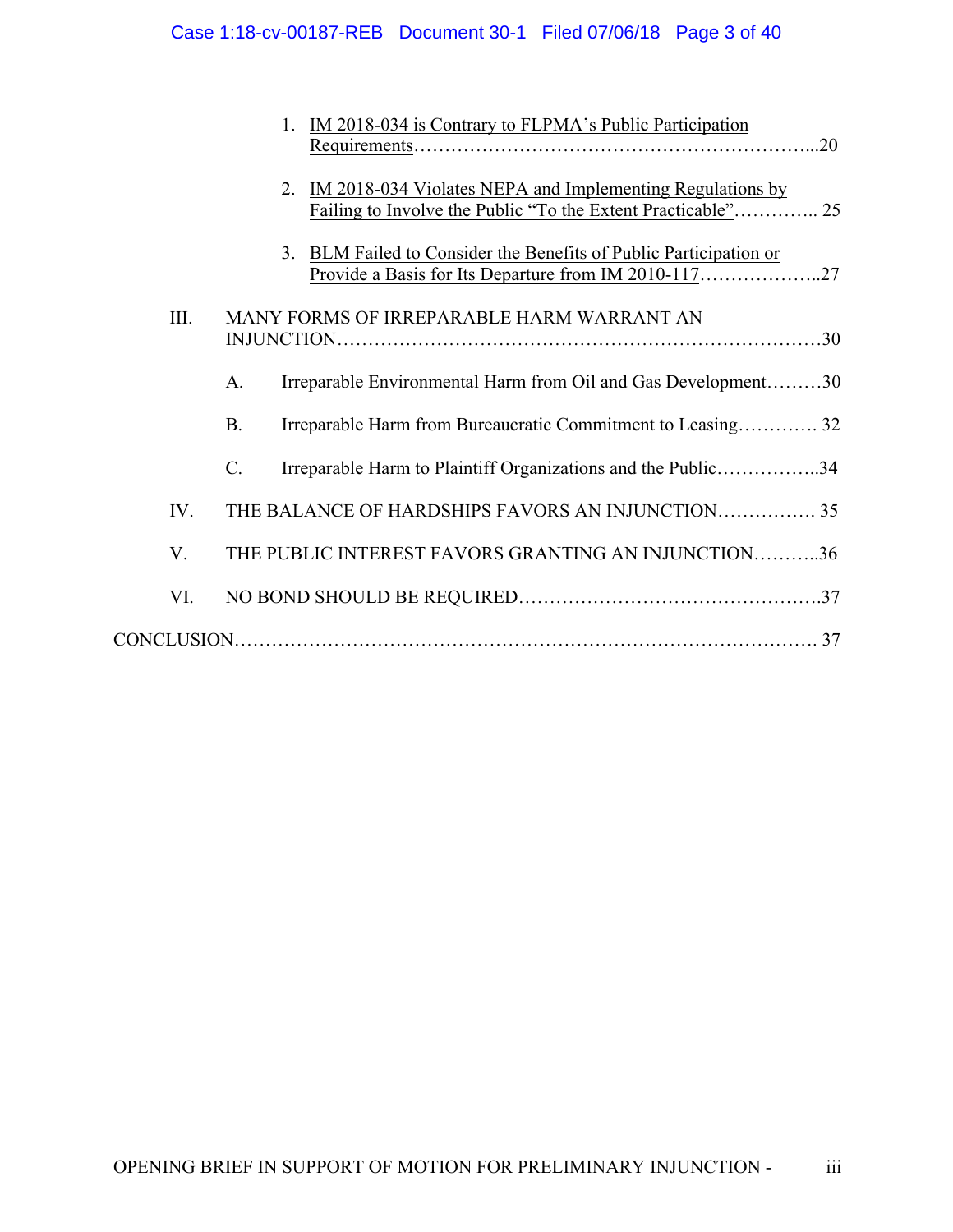## **INTRODUCTION**

Plaintiffs Western Watersheds Project (WWP) and Center for Biological Diversity (Center) seek a narrowly-tailored preliminary injunction barring Federal Defendants Ryan Zinke *et al.* from unlawfully restricting environmental reviews and public participation in upcoming Bureau of Land Management (BLM) oil and gas leasing decisions under recently-adopted Instruction Memorandum (IM) 2018-034, and directing them to continue following BLM procedures under prior IM 2010-117—including by allowing 30-day comment and protest periods before any oil and gas leases are sold—until Plaintiffs' challenges to IM 2018-034 can be adjudicated on the merits. (Copies of IM 2018-034 and IM 2010-117 are attached as Exhibits A & B to the accompanying Declaration of Laird J. Lucas).<sup>1</sup>

Over the past year, the Trump Administration has steadily disregarded the notion, enshrined in federal law, that public lands exist for the benefit of all American people. In the name of "energy dominance," the new Administration has made sweeping changes to its land management practices to prioritize oil and gas development above all else, eroding basic principles of government transparency, public participation, and balanced stewardship of our public lands. In doing so, the Administration has flouted the law.

IM 2018-034 is one such change. BLM issued this Instruction Memorandum on January 31, 2018—without any public notice, comment, or environmental review—directing BLM

<sup>&</sup>lt;sup>1</sup> Specifically, Plaintiffs seek the following injunctive relief regarding IM 2018-034: (a) Enjoin IM 2018-034, Section III.B.5 - "Public Participation" and reinstate IM 2010-117, Section III.C.7 - "Public Participation";

<sup>(</sup>b) Enjoin IM 2018-034, Section III.D - "NEPA Compliance Documentation" and reinstate IM 2010-117, Section III.E - "NEPA Compliance Documentation";

<sup>(</sup>c) Enjoin IM 2018-034, Section IV.B - "Lease Sale Parcel Protests" and reinstate IM 2010-117, Section III.H - "Lease Sale Parcel Protests"; and

<sup>(</sup>d) Enjoin IM 2018-034: Section III.A - "Parcel Review Timeframes" and reinstate IM 2010-117, Section III.A- "Parcel Review Timeframes."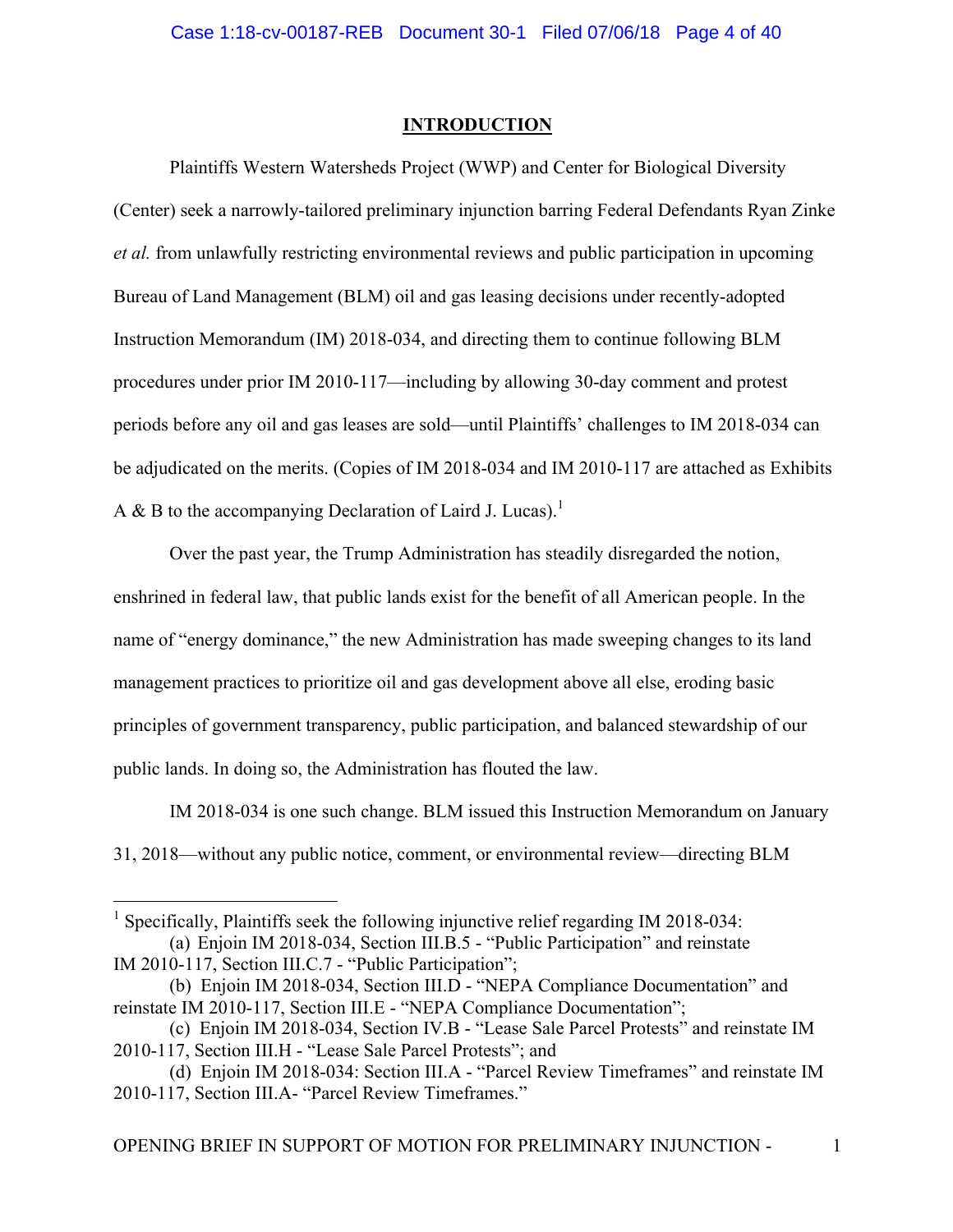### Case 1:18-cv-00187-REB Document 30-1 Filed 07/06/18 Page 5 of 40

offices to discard procedures under prior IM 2010-117 for environmental reviews and to sharply limit public involvement in oil and gas leasing decisions. These include making comment periods on proposed leases optional at the discretion of BLM field staff and restricting the former 30-day protest period to just 10 days.

These changes unreasonably inhibit Plaintiffs—and all American citizens—from weighing in on decisions affecting their public lands. They are also unlawful, for three reasons. *First*, BLM promulgated IM 2018-034 without notice-and-comment rulemaking required under the Federal Land Policy and Management Act (FLPMA), National Environmental Policy Act (NEPA), and Administrative Procedure Act (APA). *Second*, the revised procedures disregard BLM's obligations, under both FLPMA and NEPA, to allow for public participation in land management decisions. *Third*, BLM failed to provide a reasoned explanation for its rejection of IM 2010-117's public involvement and environmental review procedures, violating the APA.

BLM is scheduled to issue many more oil and gas leases on millions of acres of public lands in the coming months—including quarterly lease sales in mid-September and December 2018 affecting greater sage-grouse habitats—before this case can be decided on the merits. As documented in the accompanying Declarations,<sup>2</sup> Plaintiffs are environmental organizations that routinely review and seek to influence federal oil and gas leasing decisions, including to protect greater sage-grouse and other valuable wildlife from the well-documented harms associated with oil and gas development. As described in the Declarations, Plaintiffs, their members, and the

 <sup>2</sup> *See* Declarations of Plaintiffs' representatives Michael Saul, Erik Molvar, Kelly Fuller, and Laura Cunningham, which establish facts demonstrating Plaintiffs' Article III standing and irreparable injury warranting injunctive relief. In addition, the Declarations of Linda F Baker, Kevin Emmerich, Shaleas Harrison, and Jeff Kuyper are from other conservationists around the West who are harmed by IM 2018-034, and underscore the irreparable injury and public interest supporting the requested injunction. The accompanying Declaration of Laird J. Lucas attaches the IMs and other BLM materials cited in this brief for the Court's convenience.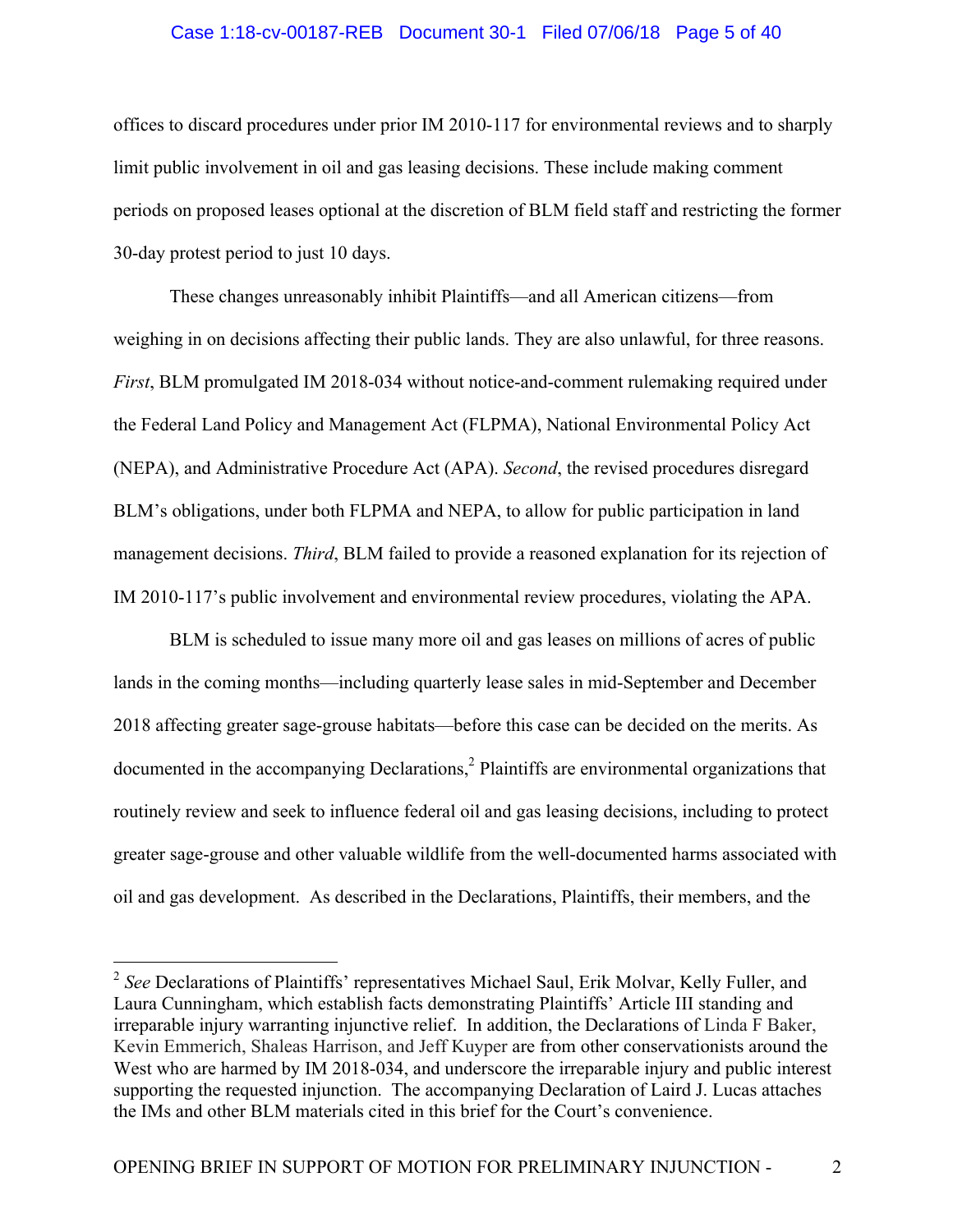## Case 1:18-cv-00187-REB Document 30-1 Filed 07/06/18 Page 6 of 40

public will suffer several forms of irreparable harm if BLM is permitted to issue upcoming leases proposed for the September and December 2018 quarterly lease auctions without adequate public input and environmental reviews under IM 2018-034. In contrast, there will be no harm to the BLM from preserving the prior status quo of 30-day comment and protest periods in leasing decisions until this case can be adjudicated on the merits. Because Plaintiffs have demonstrated a likelihood of success on the merits and irreparable harm, and the public interest and balance of equities tip decidedly in their favor, the Court should grant the injunction motion and enjoin implementation of IM 2018-034 as requested.

# **LEGAL BACKGROUND**

# **I. THE FEDERAL LAND POLICY AND MANAGEMENT ACT (FLPMA).**

Enacted in 1976, FLPMA governs BLM's management of the public lands. *See* 43

U.S.C. §§ 1701 *et seq.* In FLPMA, Congress directed that public lands:

be managed in a manner that will protect the quality of the scientific, scenic, historical, ecological, environmental, air and atmospheric, water resource and archeological values; that, where appropriate, will preserve and protect certain public lands in their natural condition; that will provide food and habitat for fish and wildlife and domestic animals; and that will provide for outdoor recreation and human occupancy and use.

43 U.S.C. § 1701(a)(8).

To help achieve these purposes, FLPMA requires that land use plans—called Resource Management Plans (RMPs) for BLM lands—be developed with public input, and followed in managing the public lands. *See* 43 U.S.C. § 1712(a) (Secretary "shall, with public involvement and consistent with the terms and conditions of this Act, develop, maintain, and, when appropriate, revise land use plans which provide by tracts or areas for the use of the public lands"); *id.* § 1732(a) (Secretary "shall manage the public lands . . . in accordance with the land use plans").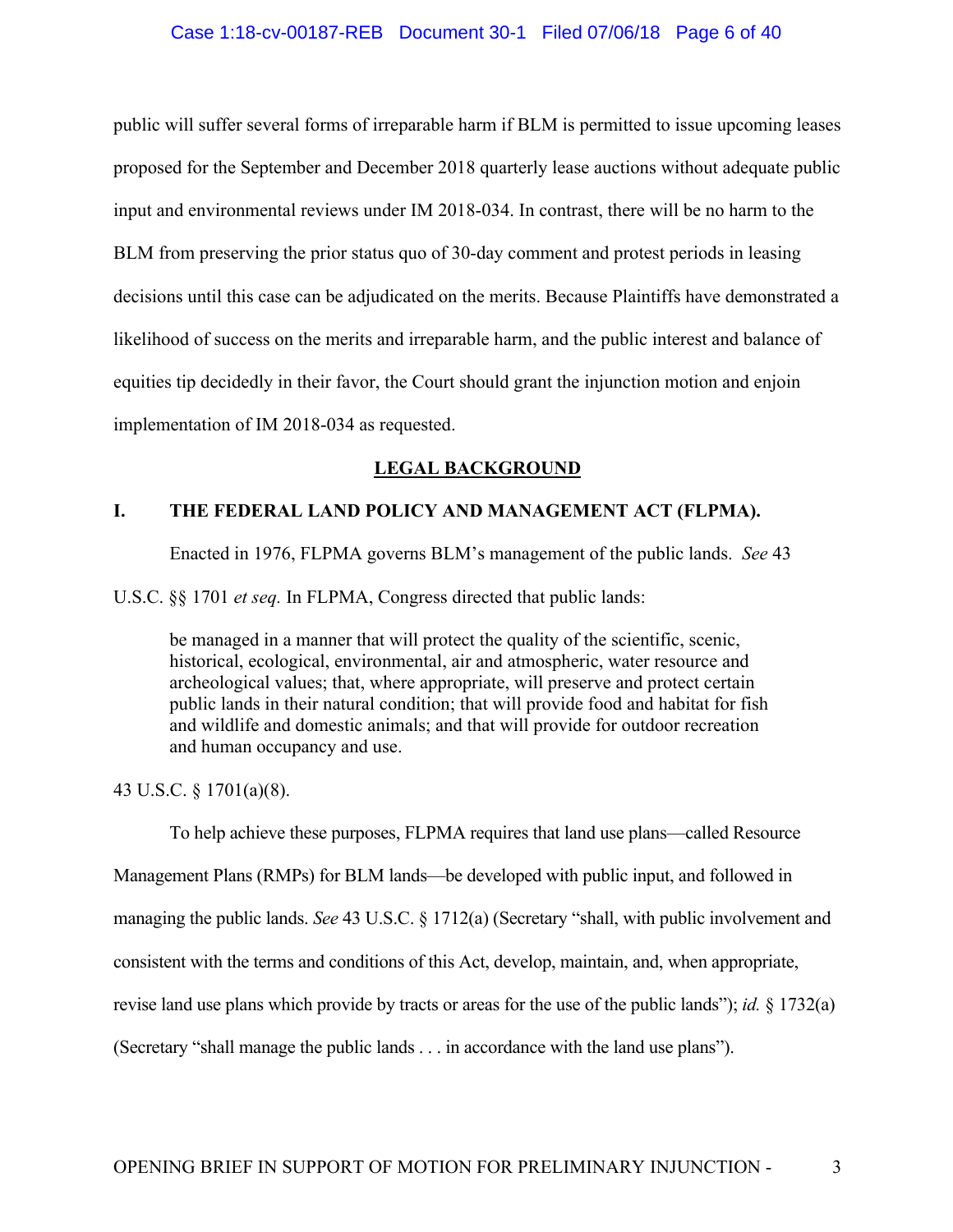### Case 1:18-cv-00187-REB Document 30-1 Filed 07/06/18 Page 7 of 40

In addition, FLPMA Section 309(e) requires that the public be allowed meaningful participation in public lands management decisions. *See* 43 U.S.C. § 1739(e). It provides:

In exercising his authorities under this Act, the Secretary, by regulation, shall establish procedures . . . to give the Federal, State, and local governments and the public adequate notice and an opportunity to comment upon the formulation of standards and criteria for, and to participate in, the preparation and execution of plans and programs for, and the management of, the public lands.

43 U.S.C. § 1739(e). FLPMA Section 310 further directs BLM to follow APA procedures in promulgating rules and regulations under FLPMA, without regard to the "public property" exemption which allowed BLM to avoid rulemaking in the past. *See* 43 U.S.C. § 1740. FLPMA Section 102 reiterates that "it is the policy of the United States that [the Secretary of Interior] be required to establish comprehensive rules and regulations after considering the views of the general public[.]" 43 U.S.C. § 1701(a).

FLPMA thus mandates that DOI and BLM involve the public in the "actual management of public lands." *Donald K. Majors*, 123 IBLA 142, 147 (1992). "There are strong indications that Congress intended some form of public input for all decisions that may have significant impact on federal lands." *Nat'l Wildlife Fed'n v. Burford*, 835 F.2d 305, 322 (D.C. Cir. 1987) (citing H.R. Rep. No. 1163, 94th Cong., 2d Sess. 7 (1976), U.S. Code Cong. & Ad. News 1976, p. 6181), *rev'd on other grounds*, 497 U.S. 871 (1990).

As explained below, Federal Defendants violated these FLPMA mandates in adopting IM 2018-034 without undertaking notice-and-comment rulemaking, and in applying IM 2018-034 to exclude or sharply limit public participation in BLM oil and gas leasing decisions.

## **II. THE NATIONAL ENVIRONMENTAL POLICY ACT (NEPA).**

Congress adopted NEPA to "encourage productive and enjoyable harmony between man and his environment," and "to promote efforts which will prevent or eliminate damage to the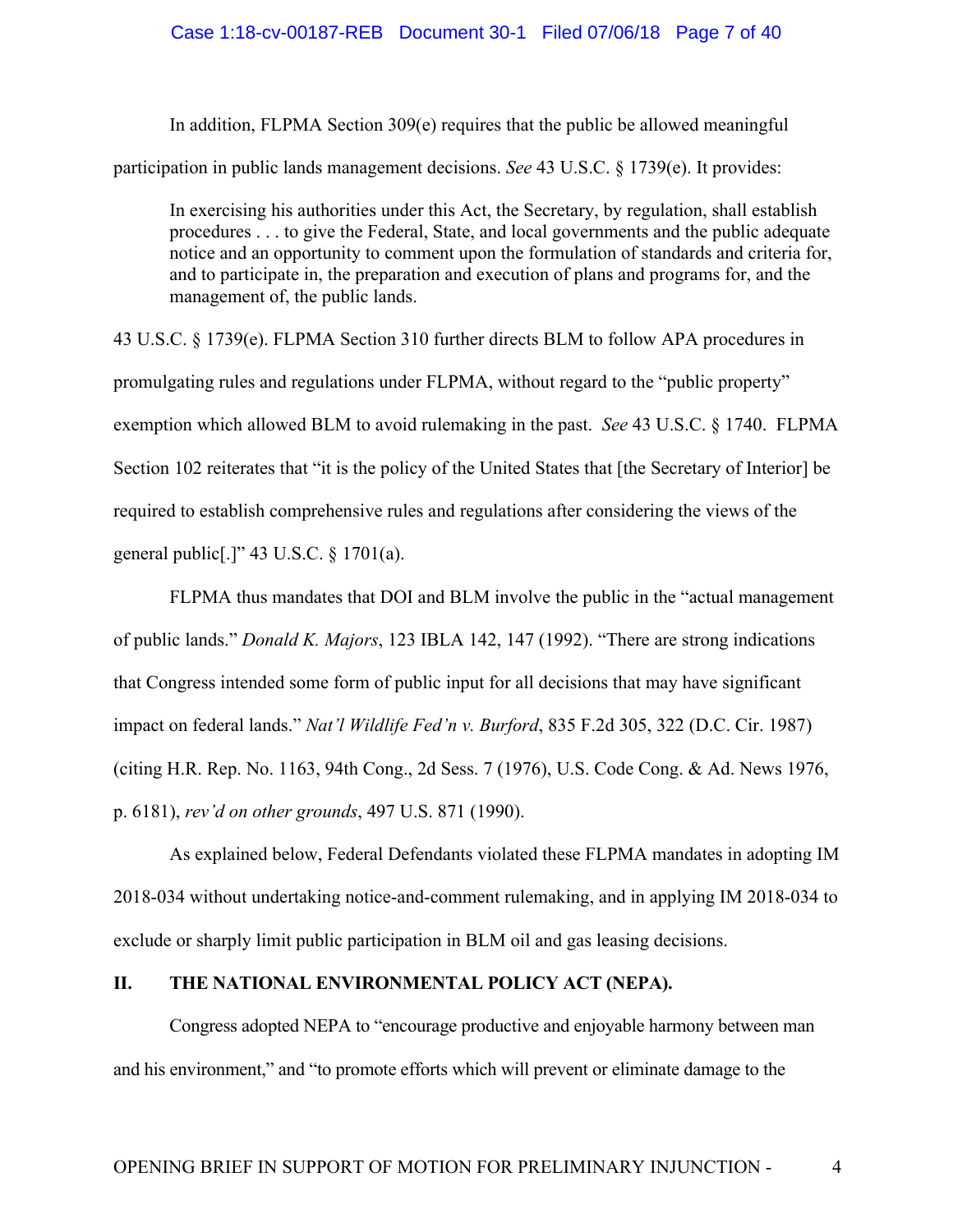# Case 1:18-cv-00187-REB Document 30-1 Filed 07/06/18 Page 8 of 40

environment and biosphere," among other stated purposes. 42 U.S.C. § 4321. The Council on Environmental Quality (CEQ) has promulgated regulations implementing NEPA, which are binding on all federal agencies. 40 C.F.R. §§ 1500-1518.4. The CEQ regulations reaffirm that NEPA requires federal agencies to ensure fully informed decision-making and provide for public participation in environmental analysis and decision-making. *Id*. § 1500.1(b)-(c).

NEPA is designed to ensure that federal agencies "will have available, and will carefully consider, detailed information concerning significant environmental impacts" of their actions before they occur. *Robertson v. Methow Valley Citizens Council*, 490 U.S. 332, 349 (1989); 40 C.F.R. § 1500.1(c). NEPA "also guarantees that the relevant information will be made available to the larger [public] audience that may also play a role in both the decision-making process and the implementation of that decision." *Robertson,* 490 U.S. at 349; 40 C.F.R. § 1500.1(b).

Under the CEQ regulations, federal agencies may adopt their own agency-specific procedures for fulfilling their NEPA obligations. *See* 40 C.F.R. § 1507.3. But agencies must consult with CEQ while developing these procedures, and publish the proposed regulations in the Federal Register for public review and comment. *Id.* § 1507.3(a). Agencies must also "continue to review their policies and procedures and in consultation with the [CEQ] to revise them as necessary to ensure full compliance with the purposes and provisions of the Act." *Id. See also* 40 C.F.R. § 1506.6 ("Agencies shall: . . . (a) Make diligent efforts to involve the public in preparing . . . their NEPA procedures").

As explained below, Federal Defendants violated NEPA and the CEQ regulations by adopting IM 2018-034 without undertaking notice-and-comment rulemaking or conferring with CEQ, thereby excluding or sharply limiting public participation in BLM's NEPA evaluations of proposed oil and gas leasing decisions.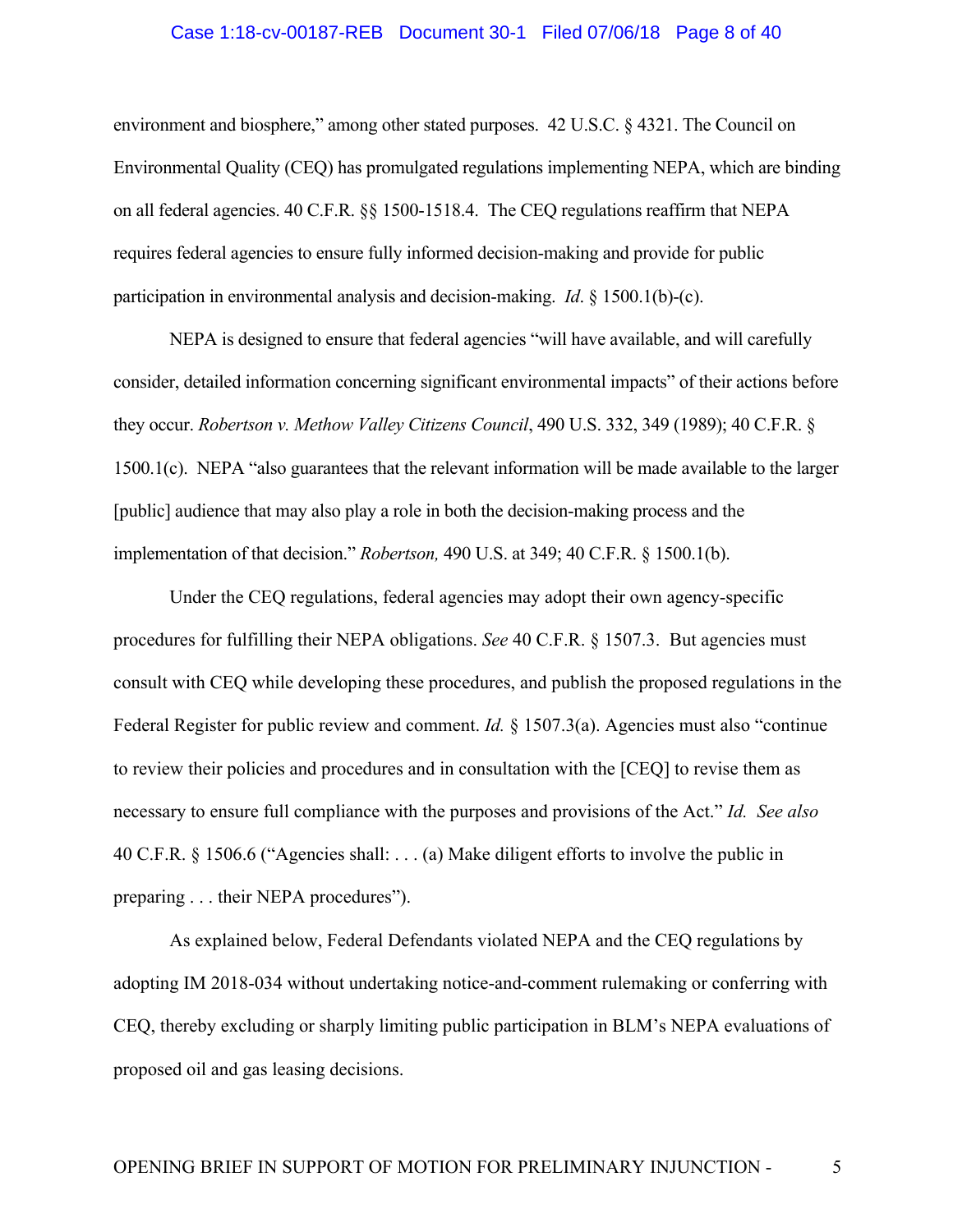## **III. OIL AND GAS LEASING ON PUBLIC LANDS.**

The Mineral Leasing Act, 30 U.S.C. § 181 *et seq.*, authorizes BLM to lease federal lands "which are known or believed to contain oil or gas deposits." 30 U.S.C. § 226(a). BLM State Offices issue these leases primarily through quarterly auctions, also called "competitive sales." *See* 30 U.S.C. § 226(b)(1)(A); 43 C.F.R. 3120.1-2(a). BLM builds the parcel list for each sale primarily through industry nominations, called "Expressions of Interest." 43 C.F.R. 3120.1-1. However, the decision whether to include any particular parcel in a lease sale falls squarely within the BLM's discretion. *W. Energy All. v. Salazar*, 709 F.3d 1040, 1044 (10th Cir. 2013).

After specific parcels are nominated, BLM conducts an initial review to ensure each parcel is eligible for leasing under the applicable RMP. *See* BLM Oil & Gas Adjudication Handbook, H-3120-1–Competitive Leases, at 2–11 (Feb. 18, 2013) (Lucas Decl. Ex. C).<sup>3</sup> For the eligible parcels, BLM then conducts an interdisciplinary review of the parcels—focusing on conflicts with wildlife, recreation, cultural resources, water and air quality, and other resource values—to ensure compliance with NEPA, FLPMA, and other statutory requirements such as the National Historic Preservation Act, Clean Air Act, and Endangered Species Act. *Id.* This review process can result in parcel rejections, deferrals, and/or stipulations being placed on the leases to protect the environment or other resource values. *See* 43 C.F.R. § 3101.1-3.

As part of its lease parcel review and NEPA compliance, BLM must prepare a full "Environmental Impact Statement" (EIS) where the proposed action will have a significant environmental impact. *See* BLM NEPA Handbook, H-1790-1 (Jan. 2008) (Lucas Decl. Ex. D). 4

 <sup>3</sup> *Also available at* https://www.blm.gov/sites/blm.gov/files/uploads/Media\_Library\_BLM\_Policy\_h3120.pdf.

<sup>&</sup>lt;sup>4</sup> *Also available at* https://www.ntc.blm.gov/krc/uploads/366/NEPAHandbook H-1790 508.pdf.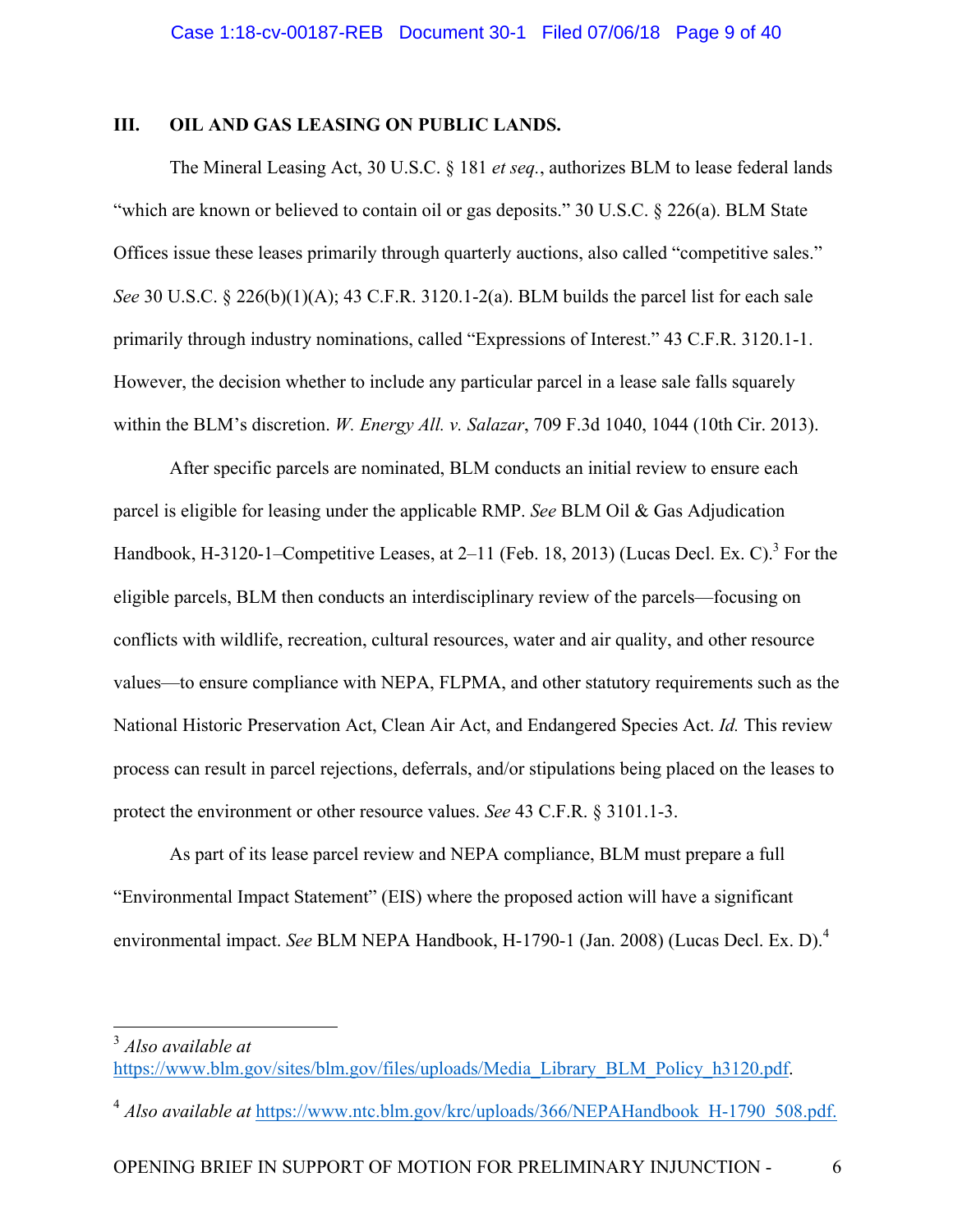# Case 1:18-cv-00187-REB Document 30-1 Filed 07/06/18 Page 10 of 40

Where the proposed action will not have a significant environmental impact, BLM may prepare a more limited "Environmental Assessment" (EA) and "Finding of No Significant Impact" (FONSI) justifying the decision not to prepare an EIS. *Id.* at 2–3. Although not provided for under NEPA, BLM also often employs a "Determination of NEPA Adequacy" (DNA) to assert that prior NEPA documents adequately analyzed a proposed lease and thus avoid conducting any new NEPA analysis. *Id.* at 3.

After this review process, and at least 45 days prior to the start of the lease sale, BLM must post a Notice of Competitive Lease Sale ("Sale Notice") announcing the list of parcels included in the auction. *See* 30 U.S.C. § 226(f); 43 C.F.R. § 3120.4-2. Ordinarily, the Sale Notice is posted along with the final NEPA document (EIS, EA, or DNA) supporting the lease sale.

BLM does not usually notify local communities or the public that specific parcels are to be auctioned for lease, so the public must review all Draft EAs and Sale Notices to identify leases of concern. *See* Fuller Decl. ¶ 30-41. The posting of a Draft EA or a Sale Notice triggers a public protest period during which individuals and organizations may file a written protest against the inclusion of any or all parcels in the upcoming auction. *See* BLM Handbook H-3120- 1, at 18. BLM may then decide to deny the protest and lease the protested parcels, or uphold the protest and withdraw parcels from the lease sale. *See id.* at 47.

At the lease sale, parcels are sold to the highest bidder at an online auction. *See id.* at 35. Leases are issued after all outstanding protests are resolved and payment is received from the successful bidder. *Id*. If a protested parcel is subsequently withdrawn, the high bidder is refunded its payment to BLM for that parcel. *Id.* at 27.

Oil and gas leases confer "the right to use so much of the leased lands as is necessary to explore for, drill for, mine, extract, remove and dispose of all the leased resource in a leasehold."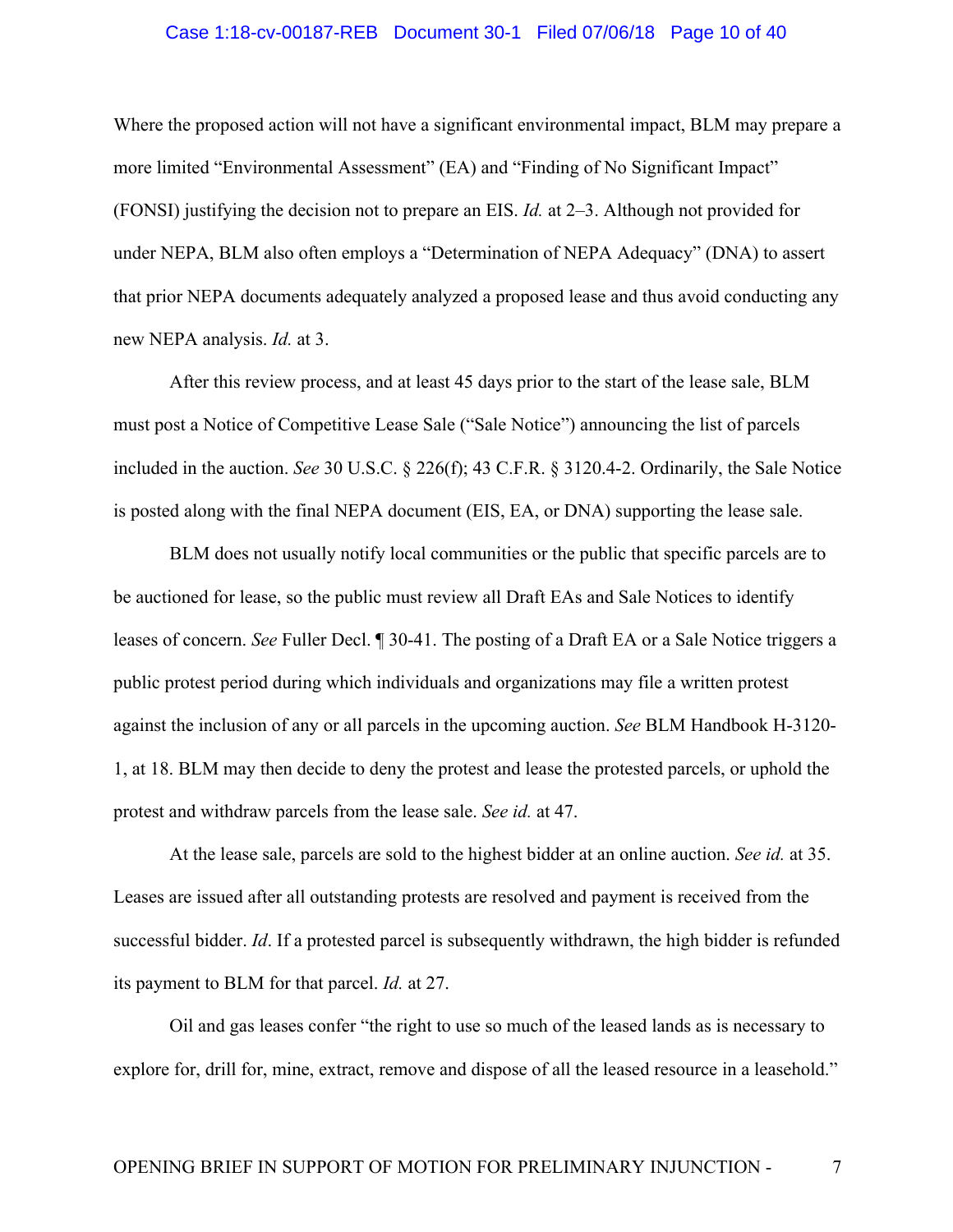43 C.F.R. § 3101.1-2. Leases are valid for 10 years but can be held indefinitely if they are producing oil or gas "in paying quantities." *Id.* §§ 3120.2-1; 3107.2-1. BLM also frequently grants lease "suspensions," which toll the 10-year lease term and allow lessees to hold leases indefinitely, without any obligation to develop them or pay annual rents. *See* 30 U.S.C. § 209; Complaint, ¶¶ 136-42 (describing lease suspensions).

## **STATEMENT OF RELEVANT FACTS**

### **A. The Sage-Grouse Plan Amendments.**

As explained in detail in the Complaint, BLM and the U.S. Forest Service recently completed a National Greater Sage-Grouse Planning Strategy that resulted in 2015 Sage-Grouse Plan Amendments to all BLM RMPs across the sage-grouse range. The plans identified priority sage-grouse habitats and imposed management restrictions intended to protect them from adverse impacts of oil and gas leasing and development—restrictions which Federal Defendants are now violating through their emphasis on oil and gas leasing and development over all other public land values. *See* Complaint (ECF No. 1), ¶¶ 1-14, 30-66, 73-114.

Oil and gas development has well-documented adverse effects on sage-grouse, including through habitat loss and fragmentation from roads, pipelines, wells, and other infrastructure, as well as noise and other impacts. *Id.*  $\P$  30-31, 37-42. The best available science – including independent studies as well as reports from Department of Interior (DOI) and U.S. Fish and Wildlife Service expert teams – underscore that sage-grouse habitats must be protected from disturbance by oil and gas development. *Id.* Indeed, the DOI's own experts concluded that "the conservation strategy most likely to meet the objective of maintaining or increasing sage-grouse distribution and abundance is to exclude energy development and other large-scale disturbance from priority habitats." *Id.* ¶ 41 (quoting DOI report).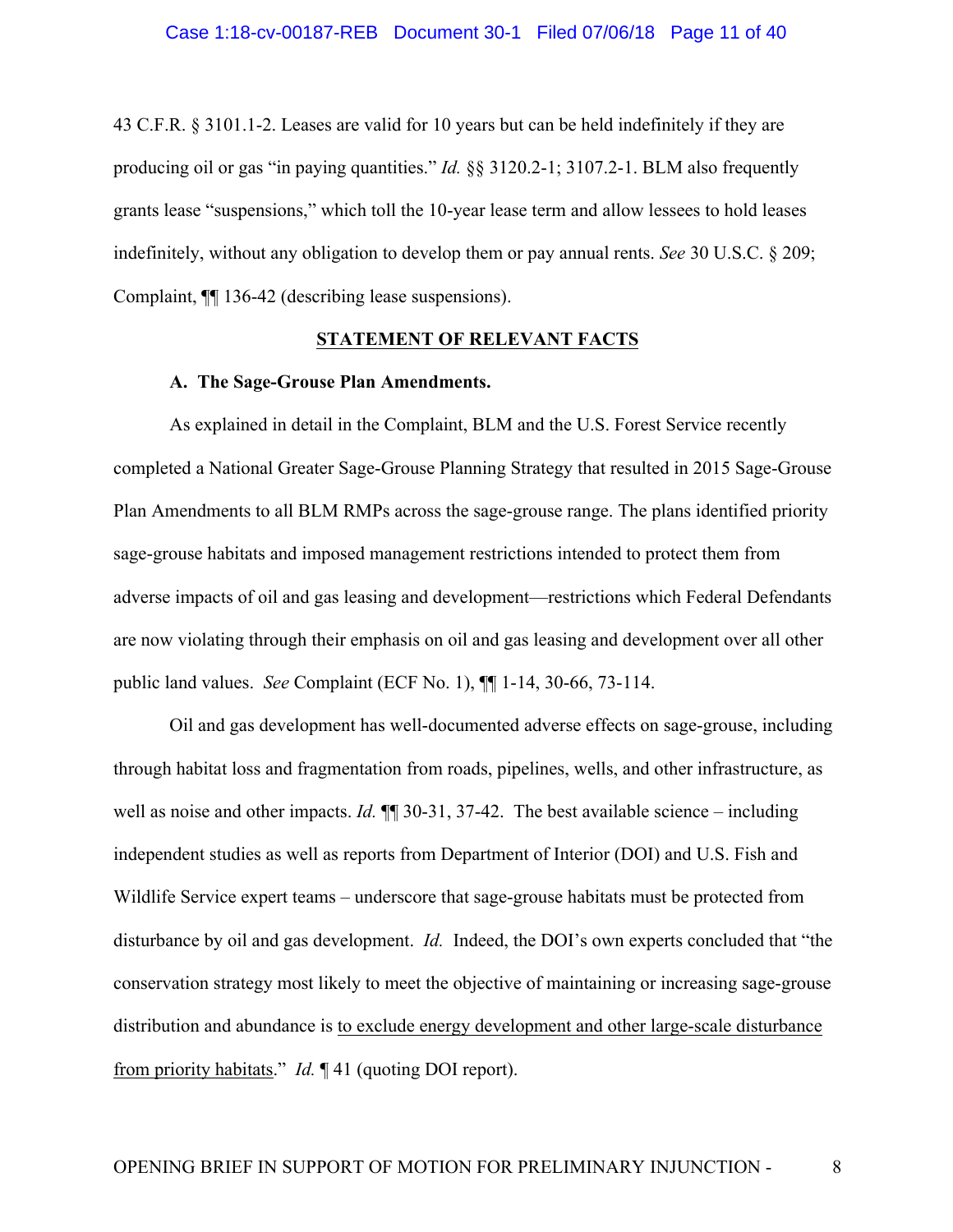# Case 1:18-cv-00187-REB Document 30-1 Filed 07/06/18 Page 12 of 40

To avoid or reduce the threats of oil and gas development across the sage-grouse range, one of the key provisions of the Sage-Grouse Plan Amendments was BLM's commitment to prioritize oil and gas leasing and development outside of the designated sage-grouse habitats. *Id.* ¶¶ 5, 61-66. BLM explained that this "prioritization":

is to further limit future surface disturbance and encourage new development in areas that would not conflict with GRSG [greater sage-grouse]. This objective is intended to guide development to lower conflict areas and as such protect important habitat and reduce the time and cost associated with oil and gas leasing development by avoiding sensitive areas, reducing the complexity of environmental review and analysis of potential impacts on sensitive species, and decreasing the need for compensatory mitigation.

*Id.*  $\phi$  62 (emphasis added). Although not the subject of this injunction motion, BLM recently moved to jettison this prioritization directive through issuance of IM 2018-026, which Plaintiffs are challenging for violating FLPMA, NEPA and the APA. *Id.* ¶¶ 98-104, 326-331.

# **B. Prior BLM Lease Review Process.**

Before January 2018, when IM 2018-34 was adopted, BLM's oil and gas lease review process was governed by IM 2010-117, *Oil and Gas Leasing Reform – Land Use Planning and Lease Parcel Reviews* (May 17, 2010) (Lucas Decl., Ex. B). BLM issued IM 2010-117 in response to a scathing DOI review of its oil and gas leasing program. *See* Deputy Sec'y David J. Hayes, *Report To Secretary Ken Salazar Regarding The Potential Leasing Of 77 Parcels In Utah* (June 11, 2009) (Lucas Decl. Ex. E).<sup>5</sup> DOI recommended numerous reforms to BLM's lease review process, including greater public participation to improve BLM decisions:

BLM should seek better communication and cooperation with other stakeholders who have concerns regarding decisions to allow oil and gas development on other sensitive landscapes that have unique values. . . . BLM has its own inherent stewardship responsibilities that should inform its decision-making when evaluating whether to allow commercial development of BLM lands in or near sensitive, treasured landscapes. BLM officials also should be attentive to the input of other stakeholders who seek to protect such lands because of the competing values they represent. . . . Decisions whether to offer

 <sup>5</sup> *Also available at* https://www.doi.gov/node/11113.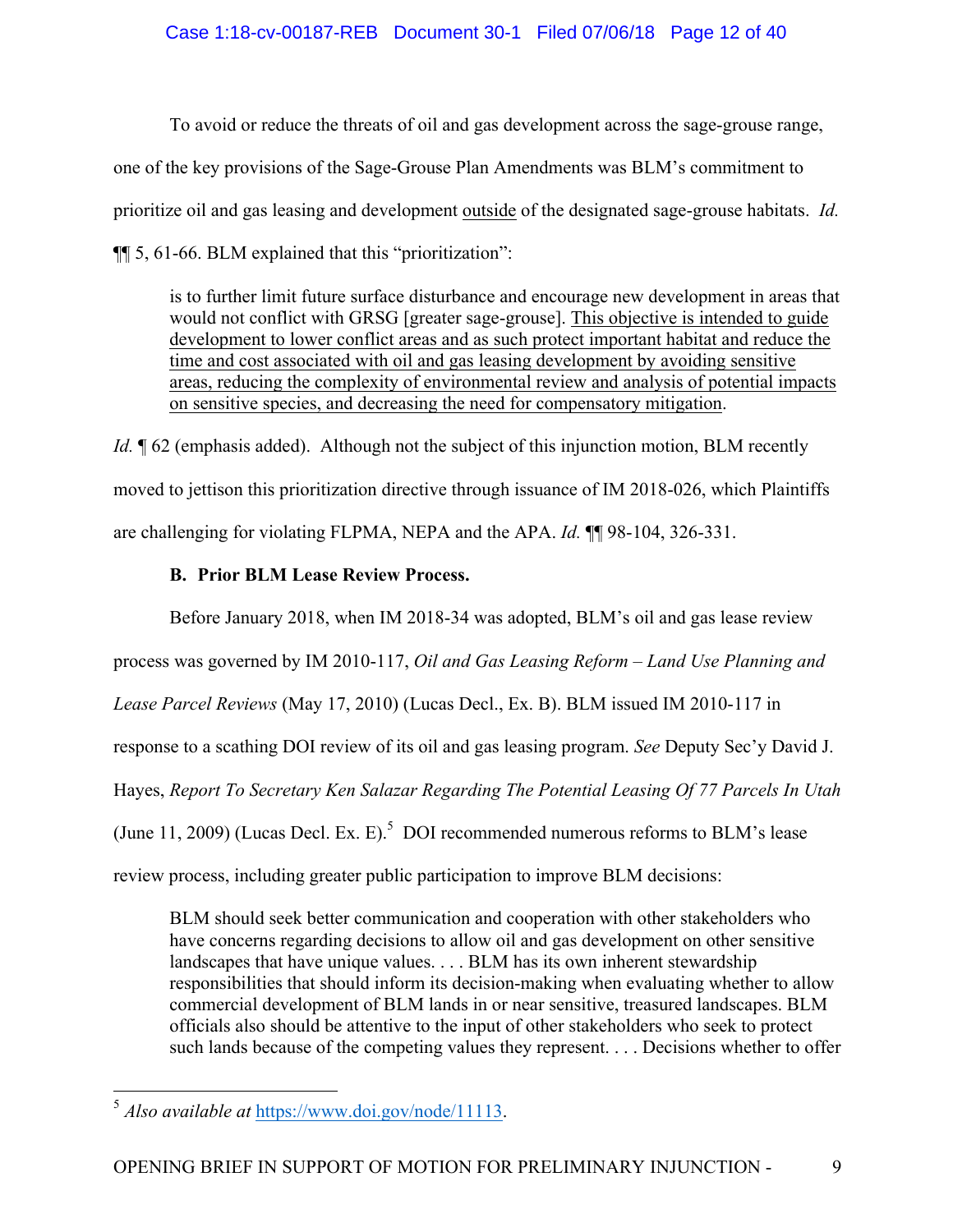specific parcels for oil and gas development must be made on a case-by-case basis, taking into account competing resource values and site-specific circumstances. This decision will be better informed if . . . interested organizations are provided a meaningful opportunity for input and dialogue before parcels are announced for public sale. . . .

*Id.*; *see also* General Accounting Office, *BLM's Management of Public Protests to Its Lease* 

*Sales Needs Improvement,* GAO-10-670 (2010).

IM 2010-117 aimed to improve the quality and transparency of BLM's environmental reviews and provide meaningful public involvement in the process. *See* IM 2010-117, Purpose. It clarified that under federal law, "there is no presumed preference for oil and gas development over other uses." *Id.* at Policy/Analysis. It also expressly required BLM field offices to provide for public participation in every lease sale:

Public Participation: State and field offices *will provide for public participation* as part of the review of parcels identified for potential leasing through the NEPA compliance documentation process (see section III.E). *State and field offices will identify groups and individuals with an interest in local BLM oil and gas leasing*, including surface owners of split estate lands where Federal minerals are being considered for leasing. Interested groups, individuals, and potentially affected split estate surface owners . . . *will be invited to comment during the NEPA compliance process*.

*See id.* § III.C.7 (emphasis added). IM 2010-117 required BLM field offices to provide a 30-day

public review and comment periods for all proposed sales, as well as a 30-day protest period

after BLM's initial analysis determined to offer proposed parcels for lease. *See id.* § III.H. IM

2010-117 also directed BLM offices to extend review timeframes "as necessary, to ensure there

is adequate time for the field offices to conduct comprehensive parcel reviews." *Id.* § III(A).

# **C. Trump Administration Efforts to Exclude Environmental Reviews and Public Participation in Leasing Decisions.**

On March 28, 2017, President Donald Trump issued Executive Order (EO) No. 13783,

*Promoting Energy Independence and Economic Growth*, directing federal agencies to

immediately review "all existing regulations, orders, guidance documents, policies, and any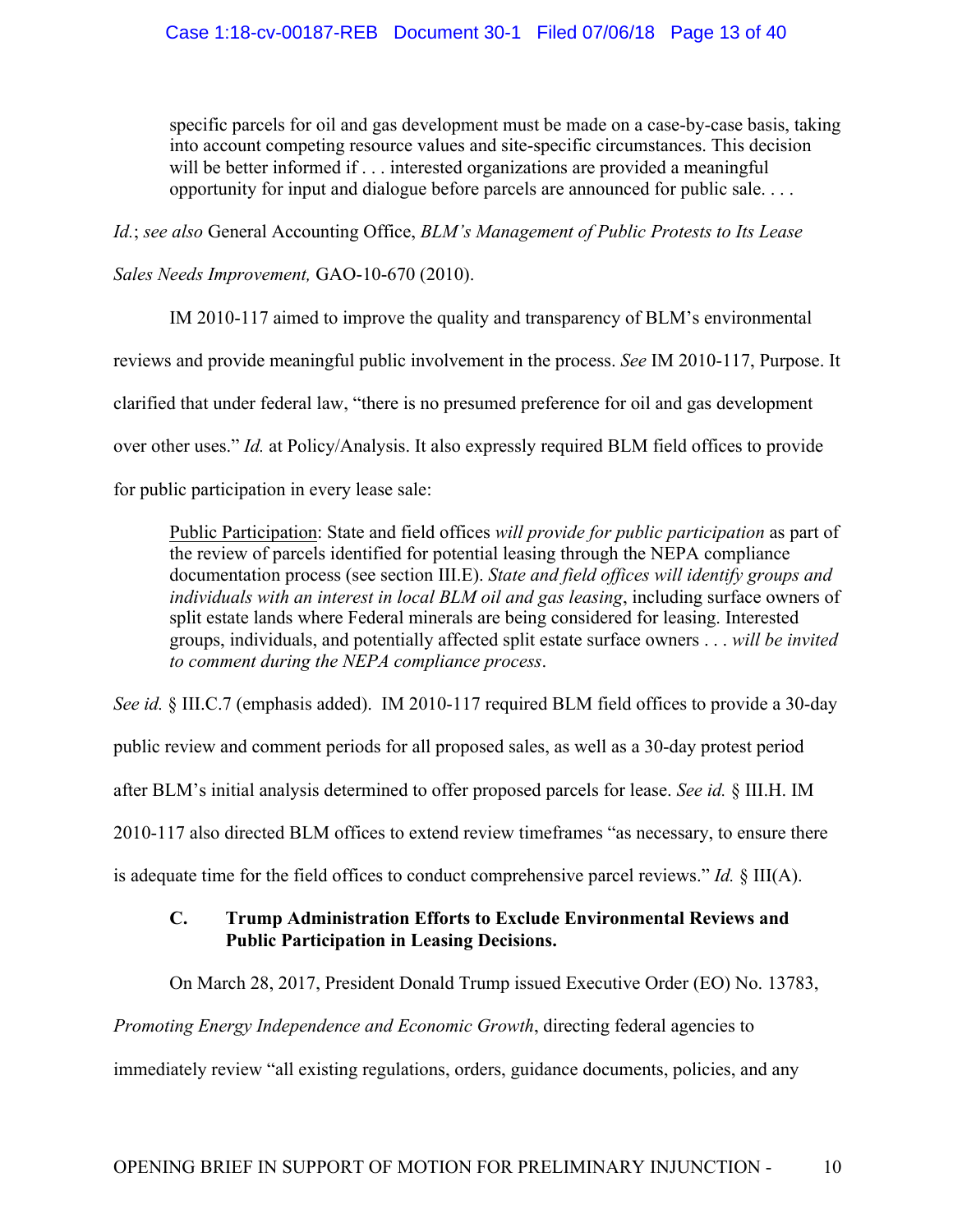### Case 1:18-cv-00187-REB Document 30-1 Filed 07/06/18 Page 14 of 40

other similar agency actions . . . that potentially burden the development or use of domestically produced energy resources." 82 Fed. Reg. 16,093 (Mar. 28, 2017).

In accordance with EO 13783, DOI released a report in late 2017 identifying "harmful regulations and unnecessary policies" affecting domestic energy production. *See* DOI, *Final Report: Review of the Department of the Interior Actions that Potentially Burden Domestic Energy,* 82 Fed. Reg. 50531 (Nov. 1, 2017). <sup>6</sup> This DOI Report identified BLM's compliance with NEPA and associated public input as "burdensome" regulations it would seek to modify. *Id.*

Consistent with the DOI report, BLM issued IM 2018-034 on January 31, 2018, titled *Updating Oil and Gas Leasing Reform – Land Use Planning and Lease Parcel Reviews. See*  Lucas Decl. Ex. A.<sup>7</sup> BLM issued the IM without any public notice, comment, NEPA review, or publication in the Federal Register. IM 2018-034 overhauled BLM's lease sale review process for the stated purpose of "alleviat[ing] unnecessary impediments and burdens to" oil and gas leasing, "consistent with Executive Order 13783." *Id.* The IM superseded existing procedures under the former IM 2010-117 and "any conflicting guidance or directive found in the BLM Manual or Handbook." *Id.*

Under IM 2018-034, BLM State Offices are required to shorten their lease sale review process to six months, in part by limiting public participation opportunities. The major changes it made to public participation include:

(1) replacing the language from IM 2010-117 stating that BLM offices "will" provide for public participation during the NEPA process with a provision that they "may" provide for

 <sup>6</sup> *Also available at* https://www.doi.gov/sites/doi.gov/files/uploads/interior\_energy\_actions\_report\_final.pdf.

<sup>7</sup> *Also available at* https://www.blm.gov/policy/im-2018-034.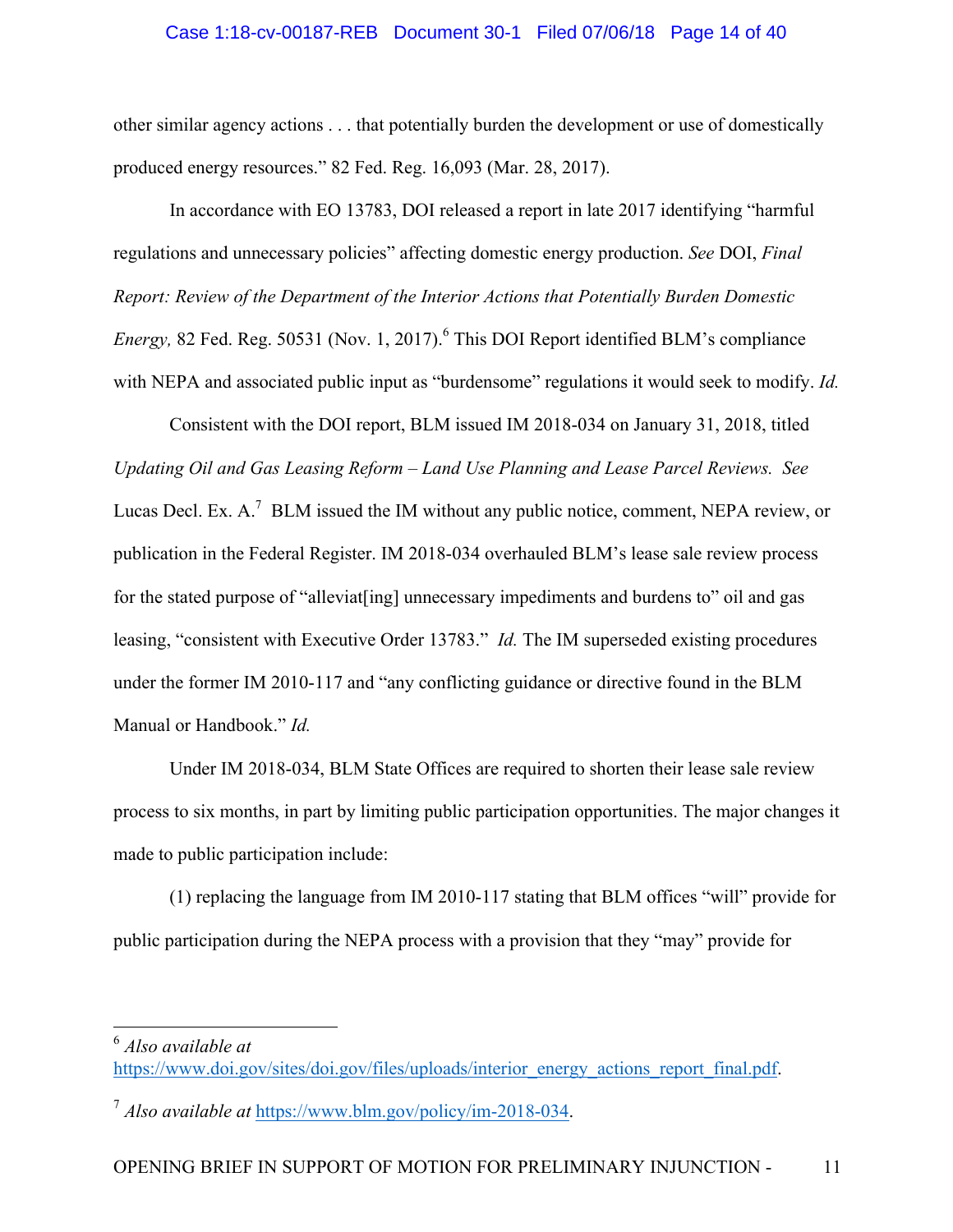# Case 1:18-cv-00187-REB Document 30-1 Filed 07/06/18 Page 15 of 40

public participation, meaning that once-mandatory public participation in the NEPA review process is now left to the agency's discretion, *see* IM 2018-034 § III.B.5;

(2) eliminating the prior 30-day public review and comment period, *id.* § III.D;

(3) shortening the deadline for public protests of proposed lease sales from 30 days to just 10 days, *id.* § IV.B; and

(4) limiting the parcel review process to six months, meaning that the agency has far less time to take the public's input into account*, id.* § III.A.

IM 2018-034 also eliminated the rotational lease schedule, meaning that state quarterly sales must include all parcels nominated across the state, as opposed to parcels in a rotating set of districts, *id.*, and it further discarded the language in IM 2010-117 stating that "there was no presumed preference for oil and gas" over other uses of public lands. *Id.*

## **D. BLM Is Now Applying IM 2018-034.**

BLM is now moving to implement IM 2018-034 in its 2018 oil and gas leasing reviews and sales, and will continue doing so unless enjoined by this Court.

Specifically, BLM offices have been providing only 15-day comment periods on upcoming lease sales EAs, no public comment opportunity on lease sale DNAs, and only 10-day protest periods *See* Saul Decl. ¶ 23-40; Fuller Decl. ¶ 18-21, 54-60. These include a proposed Idaho lease sale slated for auction in June 2018, which BLM suddenly deferred after this case was filed; Utah and Nevada lease sales in June and September 2018, which include extensive sage-grouse habitats; a second Wyoming lease sale recently added to the September 2018 quarterly auction also encompassing priority sage-grouse habitats, in which BLM issued an EA subject to only a 14-day comment period on May 24, 2018; and North Dakota lease parcels slated for Montana's September 2018 lease sale, for which BLM allowed only a 15-day public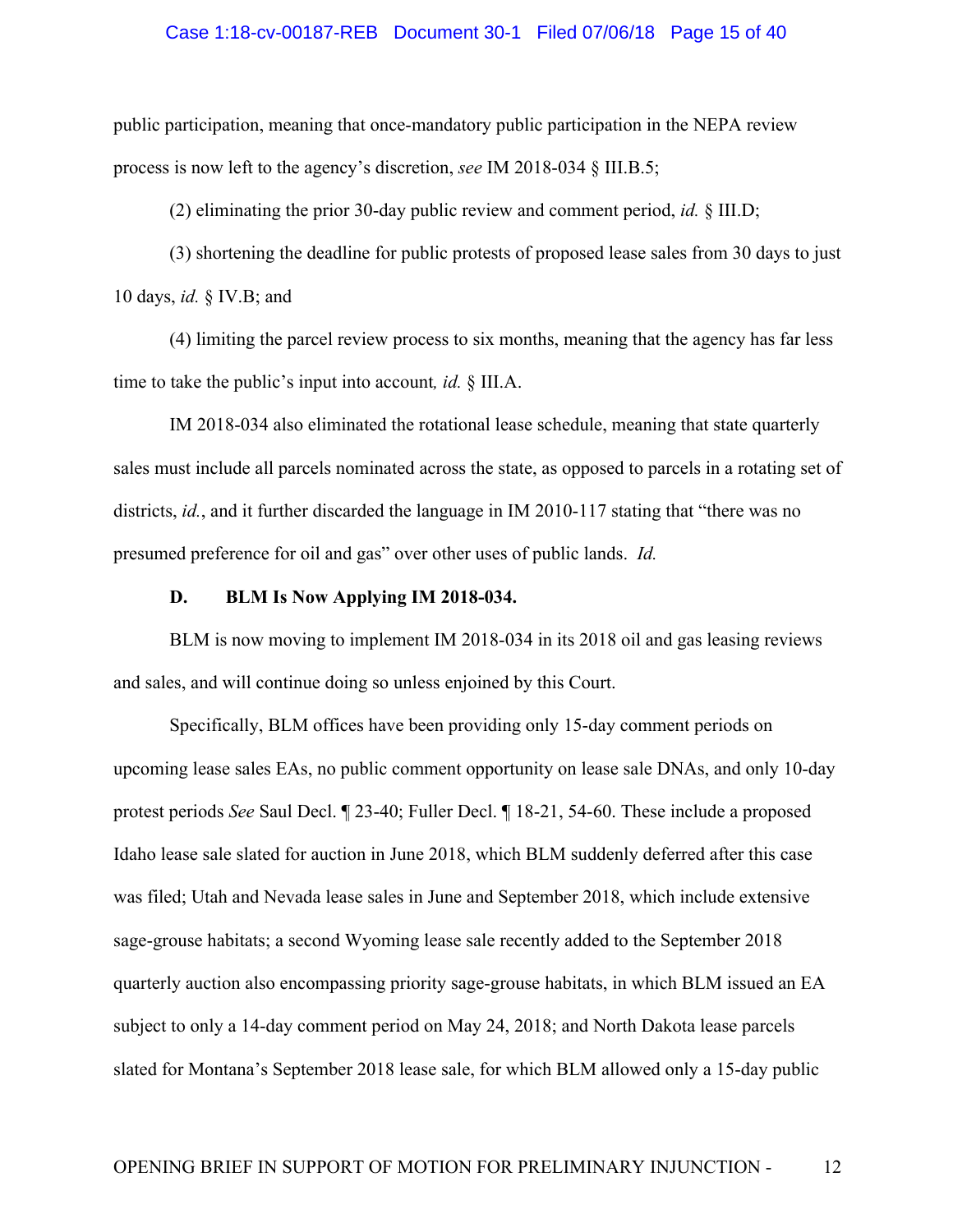### Case 1:18-cv-00187-REB Document 30-1 Filed 07/06/18 Page 16 of 40

scoping period. *Id.;* Lucas Decl., Ex. H (BLM news release on Sept. 2018 Wyoming lease sale). Similarly, BLM recently denied a request to allow a 30-day comment period, advising that it "will continue to follow current administration guidance, and will not extend the current 15-day comment period" for a 2018 Colorado lease sale. *See* Lucas Decl. Ex. G. 8

These highly abbreviated periods for public comment and protests present irreparable harms to Plaintiffs and the public. As explained in the accompanying Saul, Molvar, Fuller and Cunningham Declarations, Plaintiffs' staff regularly monitor BLM lease sale proposals and seek to provide detailed, scientifically-based, and ground-truthed comments and protests to alert BLM to how sensitive sage-grouse and other wildlife may be adversely impacted by proposed oil and gas lease sales. They do this to improve BLM's decision-making, ensure that BLM is conforming to the 2015 Sage-Grouse Plan Amendments and other applicable laws, and exhaust their administrative remedies if they need to challenge leases in federal court. *Id*. Other public interest conservation groups similarly seek to monitor and provide timely, accurate, and meaningful comments and protests to help protect public lands and resources. *See* Baker, Emmerich, Kuypers, Harrison Declarations. But under IM 2018-034, Plaintiffs and other members of the public are deprived of timely information about BLM's proposed oil and gas leases and cannot meet the abbreviated deadlines for public comments or protests, much less provide the sort of detailed, accurate, scientifically-grounded, and field-verified comments that are needed to properly alert BLM to the resource issues at stake, and preserve their rights to challenge oil and gas leases if necessary. As explained by the Center's Michael Saul, who heads their team working on BLM oil and gas leasing and development:

These multiple factors – increase in proposed leasing, decreased availability of information, shortened comment periods, and shortened protest periods – has irreparably

 <sup>8</sup> *Also available at* https://protectnps.org/colorado-blm-denies-coalition-request-for-an-extension/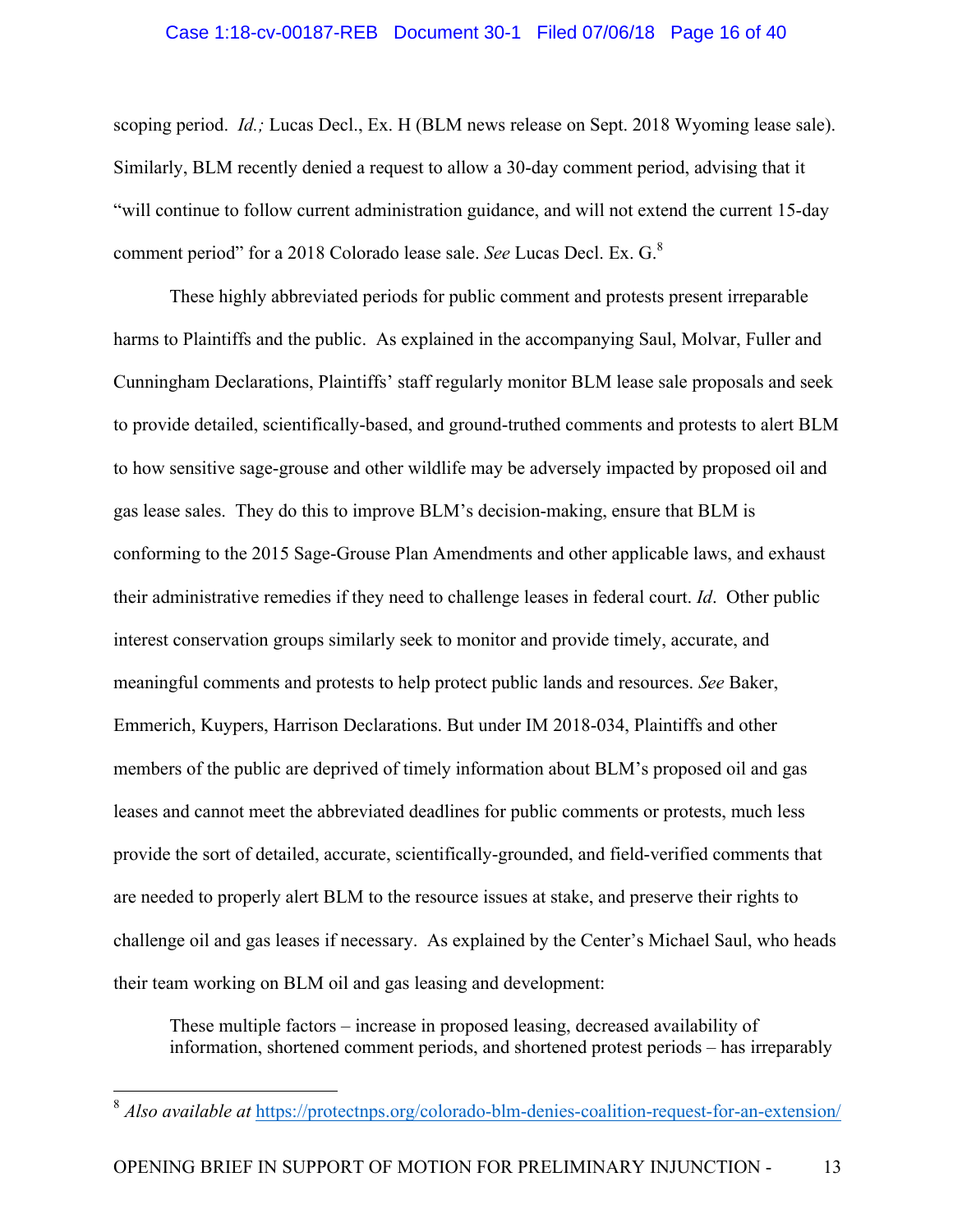injured and impaired the Center's ability to effectively carry out its mission of providing detailed, accurate input on leasing decisions. It has caused our staff, due to resource limitations, to forego comment on lease sales such as the BLM's 2018 North and South Dakota lease sale. It has also required staff to work outside normal business hours and forego vacations in order to meet abbreviated, unexpected, and frequently-overlapping comment and protest deadlines.

Expanded leasing, limited NEPA review, and curtailed comment and protest periods adversely affect the Center's mission of encouraging better-informed BLM decisionmaking. Where the Center can provide detailed, science-based comments, BLM has been known to eliminate proposed parcels and/or add additional protective stipulations addressing wildlife impacts. These include, as just a couple examples I am familiar with, deferral of leasing in desert tortoise critical habitat in Nevada, deferral of leasing in pallid sturgeon critical habitat in Montana, and the repeated deferral of a proposed Idaho lease sale parcel near Gray's Lake National Wildlife Refuge. When confronted with multiple large, simultaneous, and minimally-documented lease sales in multiple states, Center staff face a much more difficult task in identifying, compiling, and submitting the type of detailed, site-specific information that BLM offices have stated is required for consideration of comments and protests.

BLM's series of recent policy changes aimed at increasing oil and gas leasing, decreasing environmental review, and decreasing public involvement will foreseeably have adverse and irreparable effects on multiple key elements of the Center's organizational mission. The most immediate harm, however, is that by increasing the amount of greater sagegrouse habitat under lease for oil and gas, particularly with no or minimal pre-leasing consideration of site-specific impacts, BLM's policies and actions will increase the human-caused threats to that species' survival and recovery, and will irrevocably forego, for at least ten years, the ability to adopt science-based protections for those sage-grouse habitats.

*See* Saul Decl.,  $\P$  30-32. Similarly, WWP's Executive Director Erik Molvar explains:

Western Watersheds Project's ability to ensure public oversight when BLM proposes to undertake unlawful activities depends upon our ability to obtain information and provide input through reviewing BLM's environmental analyses, conducting site visits, independently surveying affected areas, assessing impacts, and participating in public processes. The shortened public comment and protest periods make it much harder, if not impossible, for us to provide the thorough review that can most aid BLM decisionmaking. . . .

The proposed oil and gas leasing now undertaken without adequate comment per the new Administration's direction, including through IM 2018-034, will cause irreparable harm to my and Western Watersheds Project's scientific, recreational, aesthetic, spiritual, and other interests in the persistence of sage-grouse and intact sagebrush habitats, as well as the scenic, cultural, paleontological, ecological, and other values the areas to be leased support in their undeveloped state. If afforded an adequate opportunity to comment on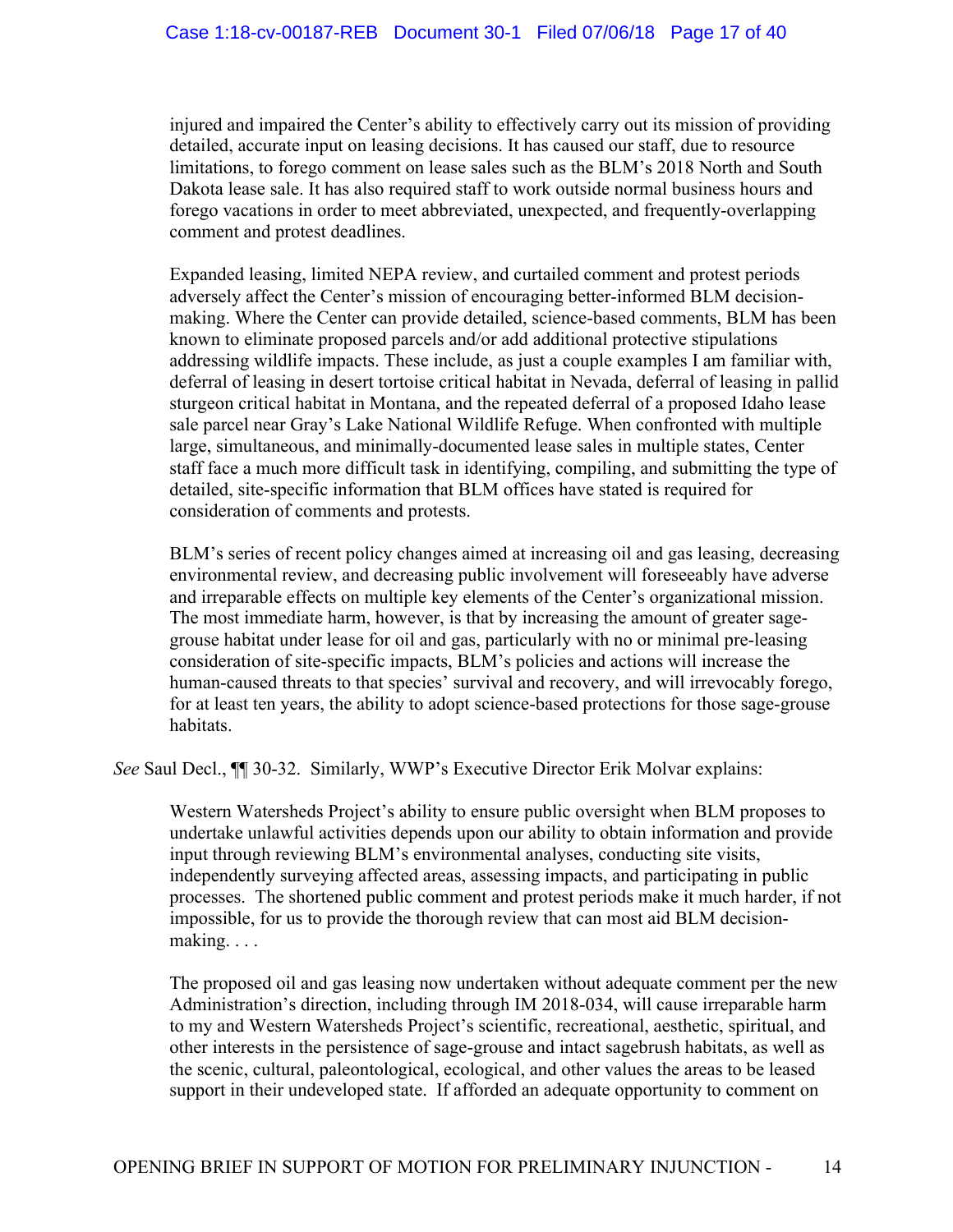and/or protest these proposed lease sales, Western Watersheds Project could utilize the full force of its sage-grouse expertise to provide the agency with information that might cause it to defer or withdraw parcels from leasing. Even if the agency did not ultimately alter its decision, receiving Western Watersheds Project's full input would undoubtedly improve the quality of the agency's analysis because the agency would be more informed about the full impacts of its decision to issue leases that could lead to the destruction or impoverishment of these ecologically rich and important areas.

Molvar Decl. ¶ 33, 52.

Because BLM is now providing even less notice to Plaintiffs and the public about upcoming oil and gas leases, it is difficult to know the full extent of upcoming oil and gas lease auctions that BLM plans to conduct later in 2018 and into 2019. *See* Saul, Fuller, Molvar Declarations. But the available information indicates that the pace of BLM oil and gas leasing is escalating, including in priority sage-grouse habitats that are supposed to be protected under the 2015 Sage-Grouse Plan Amendments. *Id.* Quarterly lease sales slated for September 2018 and December 2018 will be conducted by BLM using the abbreviated notice, comment and protest periods directed by IM 2018-034, unless enjoined by the Court, causing irreparable harm to Plaintiffs, the public, and the public lands and their vital sage-grouse and other resources. *Id.*

### **ARGUMENT**

### **I. APPLICABLE LEGAL STANDARDS.**

To win a preliminary injunction, Plaintiffs must establish that (1) they are "likely to succeed on the merits," (2) they are "likely to suffer irreparable harm in the absence of preliminary relief," (3) "the balance of equities" tips in their favor, and (4) an "injunction is in the public interest." *All. for the Wild Rockies v. Cottrell*, 632 F.3d 1127, 1131 (9th Cir. 2011), *quoting Winter v. Nat'l Res. Def. Council, Inc.*, 555 U.S. 7, 20 (2008). Under the Ninth Circuit's sliding scale approach, "serious questions going to the merits and a balance of hardships that tips sharply towards the plaintiff can support issuance of a preliminary injunction, so long as" the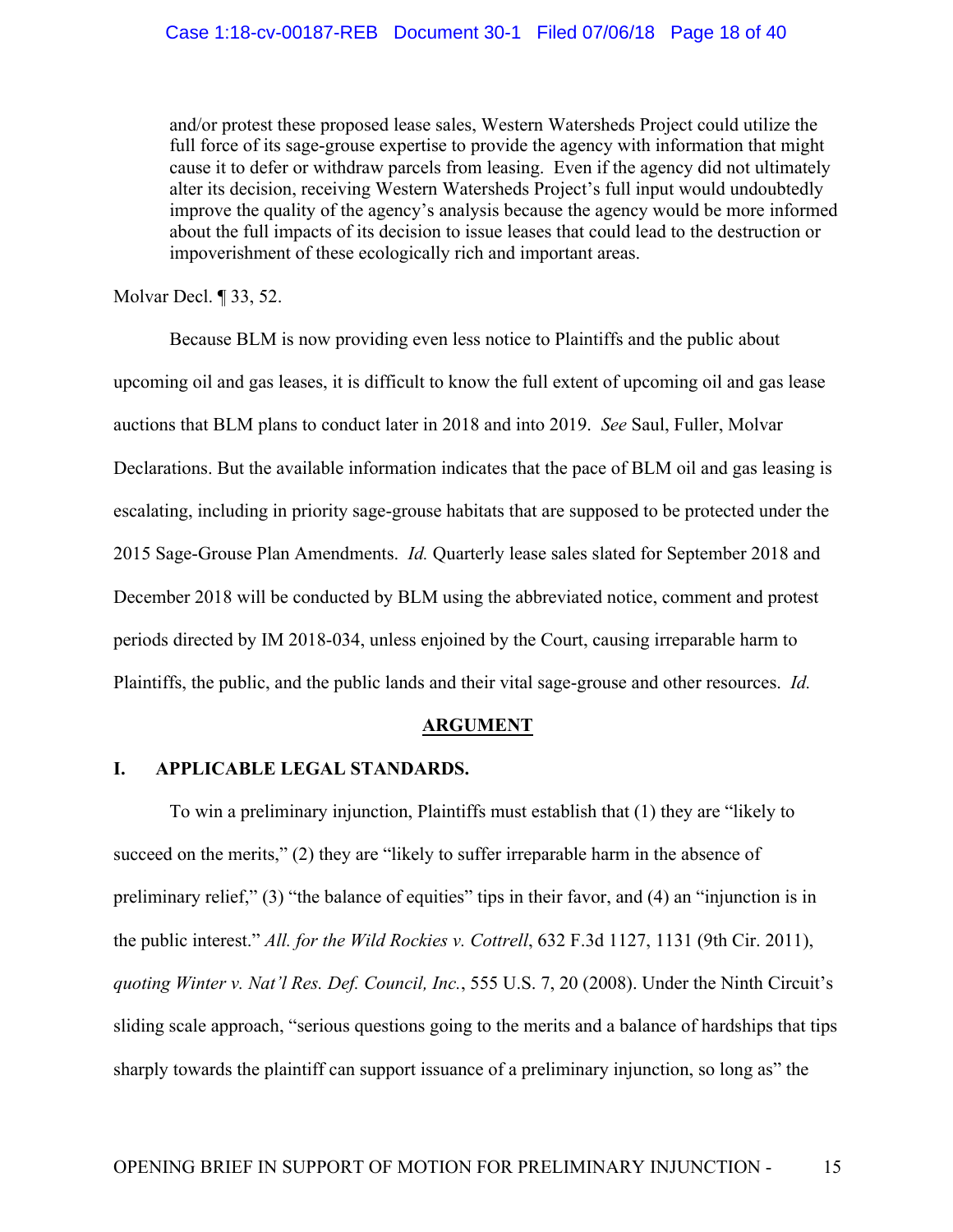# Case 1:18-cv-00187-REB Document 30-1 Filed 07/06/18 Page 19 of 40

irreparable injury and public interest elements are satisfied. *All. for the Wild Rockies*, 632 F.3d at 1135 (internal quotation marks omitted).

Violations of NEPA and FLPMA are reviewed under the APA, 5 U.S.C. § 706(2). *See Ctr. for Biological Diversity v. U.S. Dep't of Interior*, 581 F.3d 1063, 1070 (9th Cir. 2009). The reviewing court must set aside agency action that is "arbitrary, capricious, an abuse of discretion, or otherwise not in accordance with law, . . . in excess of statutory jurisdiction, . . . [or] without observance of procedure required by law. . . ." 5 U.S.C. § 706(2)(A).

## **II. PLAINTIFFS ARE LIKELY TO PREVAIL ON THE MERITS.**

#### **A. IM 2018-034 Is a Final Agency Action Reviewable under the APA.**

The APA authorizes judicial review of "*final agency action* for which there is no other adequate remedy in a court." 5 U.S.C. § 704 (emphasis added). An agency action is deemed "final" when two conditions are met: (1) "the action must mark the 'consummation' of the agency's decision making process" and (2) "the action must be one by which 'rights or obligations have been determined,'" or from which "legal consequences flow." *Bennett v. Spear*, 520 U.S. 154, 177–78 (1997) (citations omitted).

In the Ninth Circuit, "courts consider whether the practical effects of an agency's decision make it a final agency action, regardless of how it is labeled." *Columbia Riverkeeper v. U.S. Coast Guard*, 761 F.3d 1084, 1094–95 (9th Cir. 2014). A court must "therefore focus on both the 'practical and legal effects of the agency action,' and define the finality requirement 'in a pragmatic and flexible manner.'" *Havasupai Tribe v. Provencio*, 876 F.3d 1242, 1250 (9th Cir. 2017), *quoting Or. Nat. Desert Ass'n v. U.S. Forest Serv.*, 465 F.3d 977, 982 (9th Cir. 2006) (citations omitted). "[C]ertain factors provide an indicia of finality, such as whether the action amounts to a definitive statement of the agency's position, whether the action has a direct and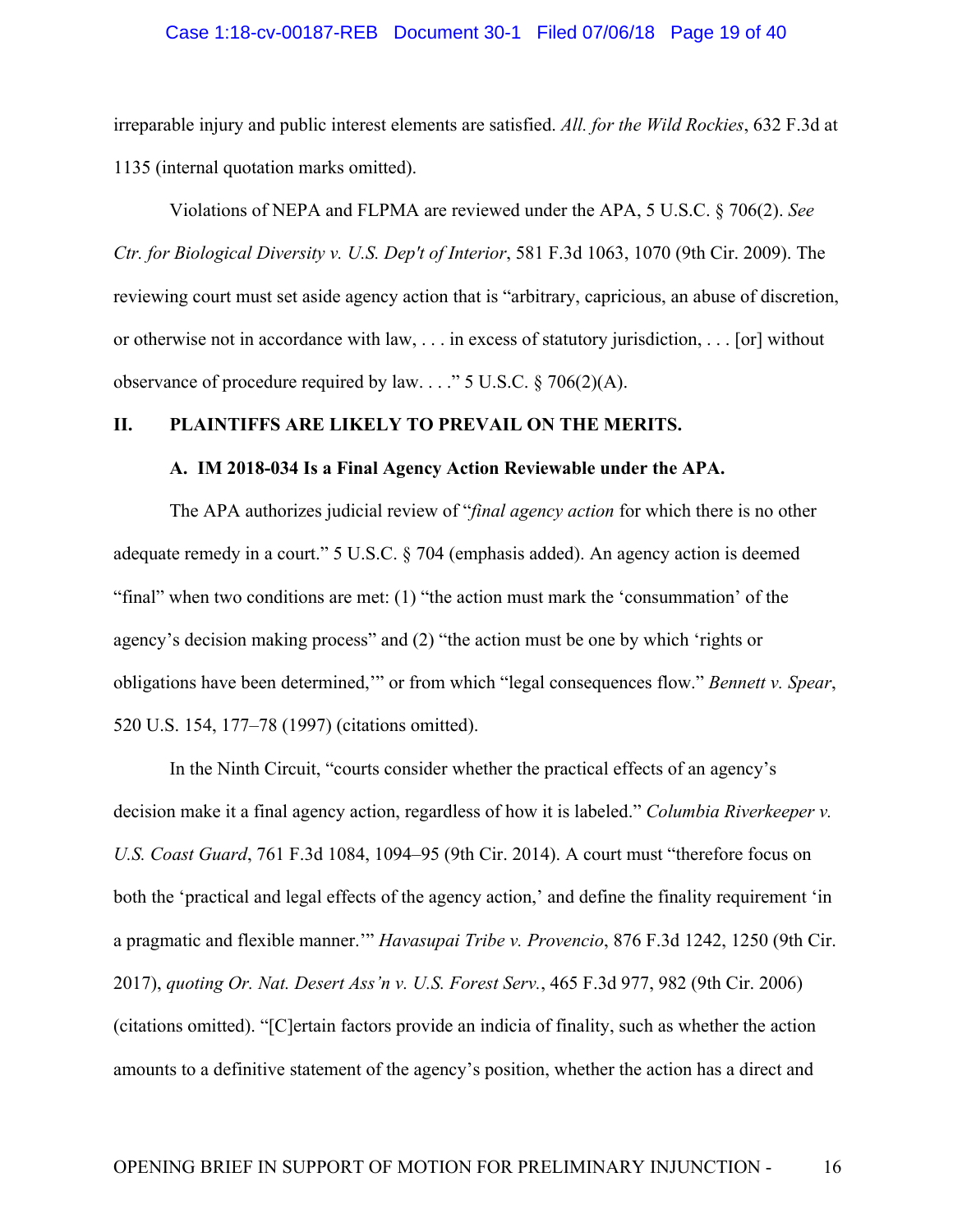# Case 1:18-cv-00187-REB Document 30-1 Filed 07/06/18 Page 20 of 40

immediate effect on the day-to-day operations of the party seeking review, and whether immediate compliance with the terms is expected." *Indus. Customers of Nw. Utilities v. Bonneville Power Admin.*, 408 F.3d 638, 646 (9th Cir. 2005).

BLM's issuance of IM 2018-034 is an "agency action," as it satisfies the APA definition of a "rule." *See* 5 U.S.C. § 551(4) (defining "rule" as "the whole or part of an agency statement of general or particular applicability and future effect designed to implement, interpret, or prescribe law or policy"). By definition, a rule is an "agency action."  $5 \text{ U.S.C. }$   $§ 551(13)$ .

BLM's issuance of IM 2018-034 is also "final." As for the first element of *Bennett*, the IM is the "consummation of the [BLM's] decision-making process" regarding its lease review process. 520 U.S. at 177. The IM states as much. *See* IM 2018-034 ("This policy is effective immediately"). As for the second element of *Bennett*, the IM is written in mandatory language, signifying that "immediate compliance with the terms is expected." *Indus. Customers*, 408 F.3d at 646 (9th Cir. 2005). As noted, BLM offices are following and applying IM 2018-034 to avoid or limit public notice, comment, and protest periods for 2018 lease sales and have consistently treated the IM as controlling. *See* Molvar, Fuller, Saul Declarations (recounting how BLM has applied and followed IM 2018-034 in numerous 2018 lease proposals); Lucas Decl. Exs F & G H (BLM notices re applying IM 2018-034).

Accordingly, IM 2018-034 is a final agency action subject to challenge under the APA. *See W. Energy All. v. Salazar*, 10-CV-237F, 2011 WL 3738240, at \*6 (D. Wyo. Aug. 12, 2011) (holding that a BLM Instruction Memorandum was a reviewable final agency action).

### **B. IM 2018-034 is Procedurally Invalid Under FLMPA, NEPA and the APA.**

Plaintiffs are likely to succeed on the merits of their claims that BLM violated FLMPA, NEPA, and the APA by failing to issue IM 2018-034 through notice-and-comment rulemaking.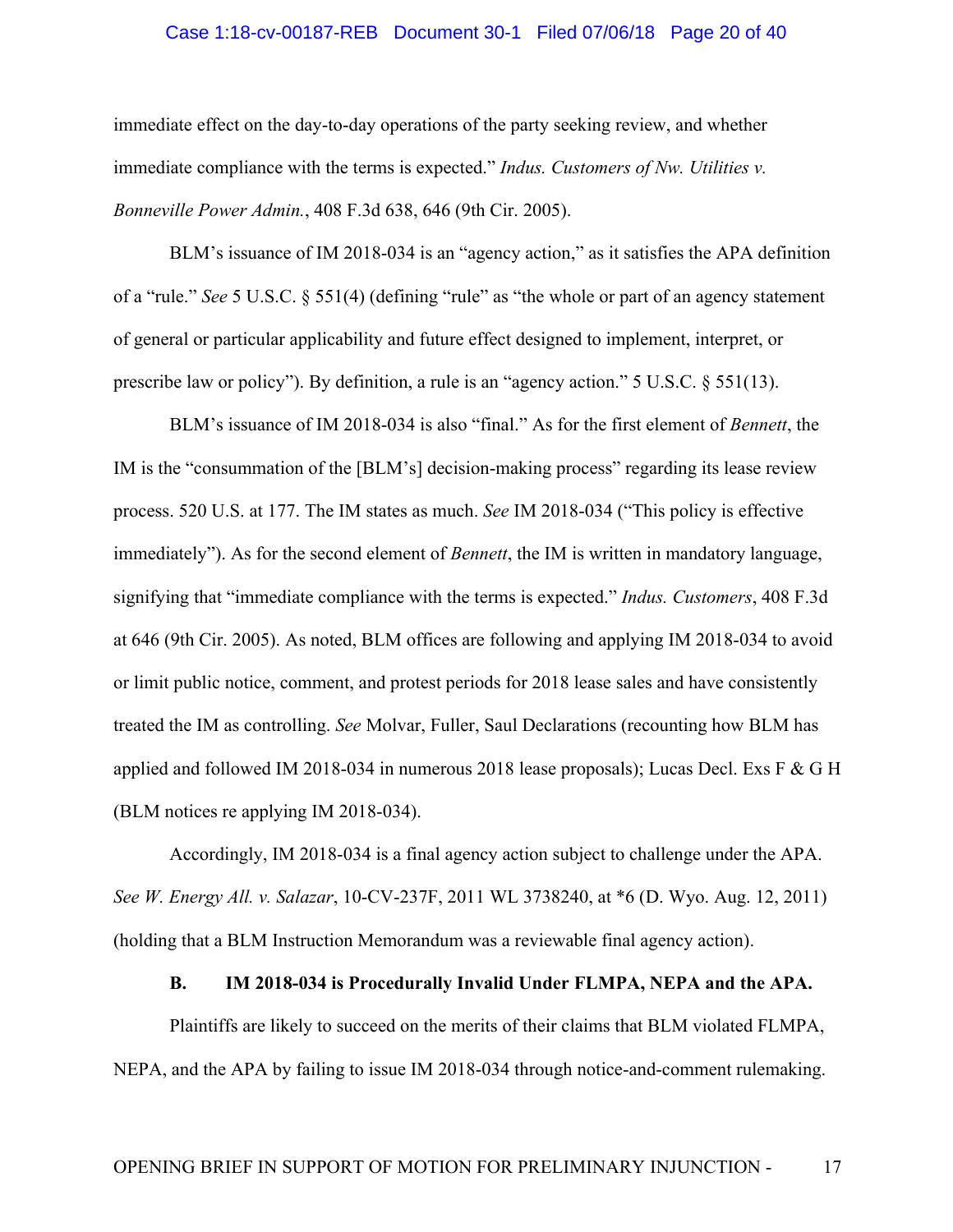# Case 1:18-cv-00187-REB Document 30-1 Filed 07/06/18 Page 21 of 40

*See* Complaint (ECF No. 1), Fourth and Fifth Claims for Relief. There are two separate procedural violations here, either of which justify injunctive relief.

1. BLM Unlawfully Issued IM 2018-034 Without Notice-and-Comment Procedures Required Under FLPMA and the APA.

First, as noted above, FLMPA Section 309(e) provides that: "In exercising his authorities under this Act, the Secretary, *by regulation*, shall establish procedures . . . to give the Federal, State, and local governments and the public adequate notice and an opportunity to comment upon the formulation of standards and criteria for, and to participate in, the preparation and execution of plans and programs for, and the management of, the public lands." 43 U.S.C. § 1739(e) (emphasis added). FLPMA Section 310 further directs BLM to follow APA rulemaking procedures. *See* 43 U.S.C. § 1740.

Where Congress has explicitly directed an agency to proceed "by regulation" on some subject, the agency has no discretion to use a less formal method. *See MST Express v. Dep't of Transp.*, 108 F.3d 401 (D.C. Cir. 1997) (vacating guidance on vehicle safety rating procedures, because the agency "failed to carry out its statutory obligation" to establish these procedures "by regulation"); *Ethyl Corp. v. EPA*, 306 F.3d 1144 (D.C. Cir. 2002) (vacating an EPA guidance document because Congress explicitly directed EPA to proceed "by regulation" on that subject).

Here, IM 2018-034 falls within the scope of FLPMA Section 309, because it establishes procedures for public participation in oil and gas leasing, a BLM management decision. Yet BLM adopted IM 2018-034 by fiat, without notice-and-comment rulemaking as required by FLPMA and the APA. Accordingly, BLM's issuance of IM 2018-034 was procedurally invalid.

The District of Columbia district court has confirmed that Section 309(e) requires BLM to structure public participation opportunities by notice-and-comment rulemaking. *See Nat. Res. Def. Council v. Jamison*, 815 F. Supp. 454 (D.D.C. 1992). In *Jamison*, plaintiffs challenged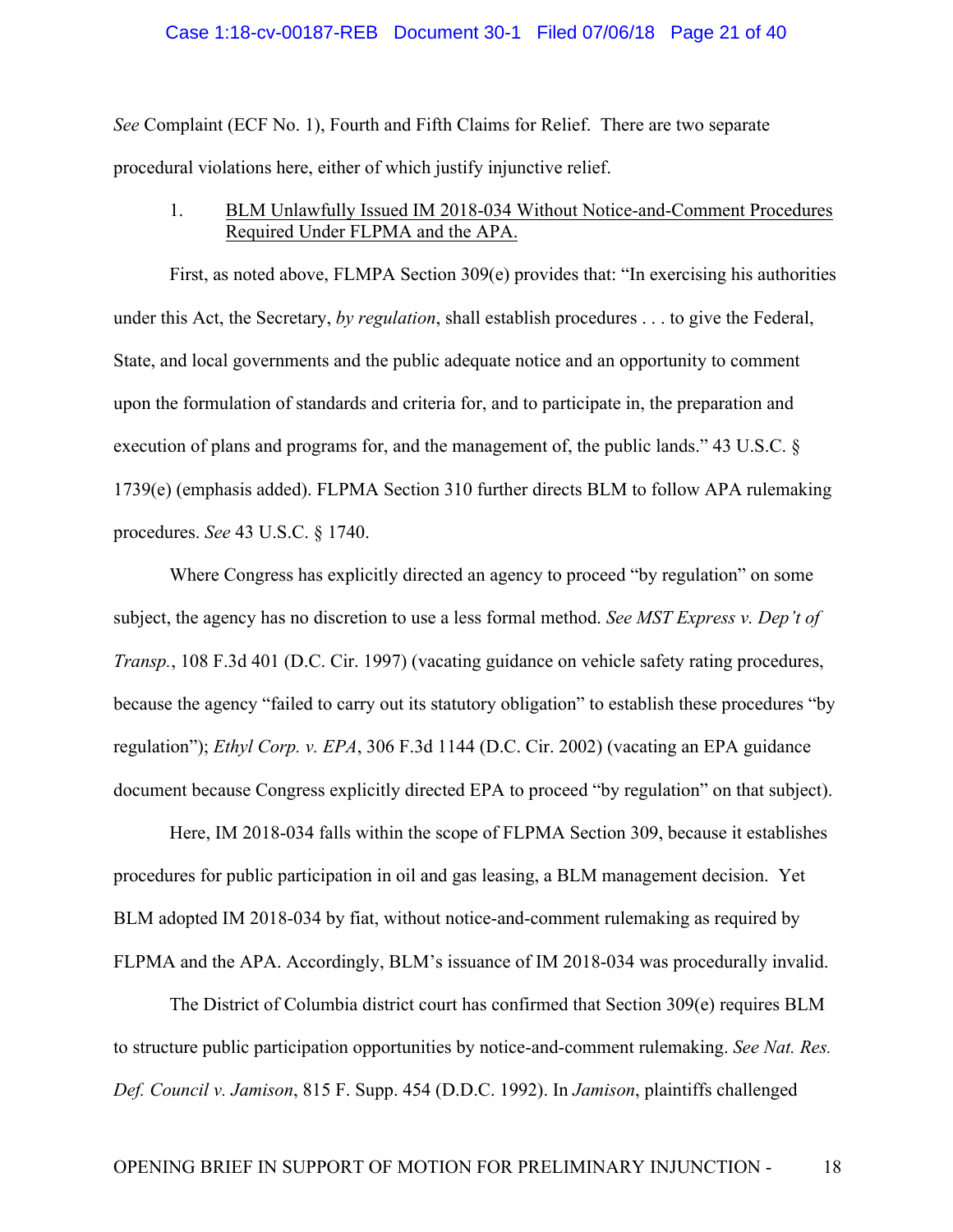## Case 1:18-cv-00187-REB Document 30-1 Filed 07/06/18 Page 22 of 40

BLM's adoption of public participation procedures for coal leasing in an handbook, instead of a formal rule. *Id.* at 468. The court granted summary judgment for plaintiffs, holding that Section 309(e) uses the imperative "shall" and "Congress left the Secretary no discretion in how to provide that guarantee: notice and comment rulemaking." *Id.*

The plain language reading of Section 309(e) is also consistent with agency practice in other arenas. BLM has promulgated detailed regulations regarding public participation in the land-use planning process, pursuant to FLPMA Section 202. *See* 48 Fed. Reg. 20364 (May 5, 1983) (codified at 43 C.F.R. Part 1600). Following the *Jamison* decision, BLM also promulgated regulations on public participation in coal leasing. *See* 64 Fed. Reg. 12,142 (Mar. 11, 1999) (codified at 43 C.F.R.  $\S$ § 3400, 3420).<sup>9</sup>

Similar to *Jamison*, here BLM has flouted FLPMA Section 309(e) by never adopting regulations for public participation in its oil and gas leasing programs. Its decision to sharply reduce public involvement in BLM oil and gas leasing decisions via IM 2010-034 without promulgating regulations using APA notice-and-comment procedures violates both the letter and spirit of FLPMA Section 309(e). Accordingly, IM 2018-034 must be vacated and set aside as an agency action taken "without observance of procedure required by law." 5 U.S.C.  $\frac{8}{10}$  706(2)(D).<sup>10</sup>

<sup>&</sup>lt;sup>9</sup> The Forest Service has similarly promulgated regulations governing public participation under an almost identical provision of the Forest and Rangeland Renewable Resources Planning Act, which requires it "by regulation, [to] establish procedures . . . to give the . . . public adequate notice and an opportunity to comment upon the formulation of standards, criteria, and guidelines applicable to Forest Service programs,"16 U.S.C. § 1612(a). *See* 83 Fed. Reg. 13646 (Mar. 30, 2018) (codified at 36 C.F.R. Part 216) (revising public participation requirements in Forest Service planning); *see also* 77 Fed. Reg. 21260 (Apr. 9, 2012) (same).

 $10$  Although IM 2010-117 was also adopted without APA notice-and-comment procedures, it is appropriate for the Court to exercise its equitable discretion in imposing injunctive relief by requiring Federal Defendants to continue applying IM 2010-117's procedures, since they are more consistent with FLPMA's mandates for public involvement in public lands decisions and were intended to improve BLM oil and gas leasing decisions, as explained above.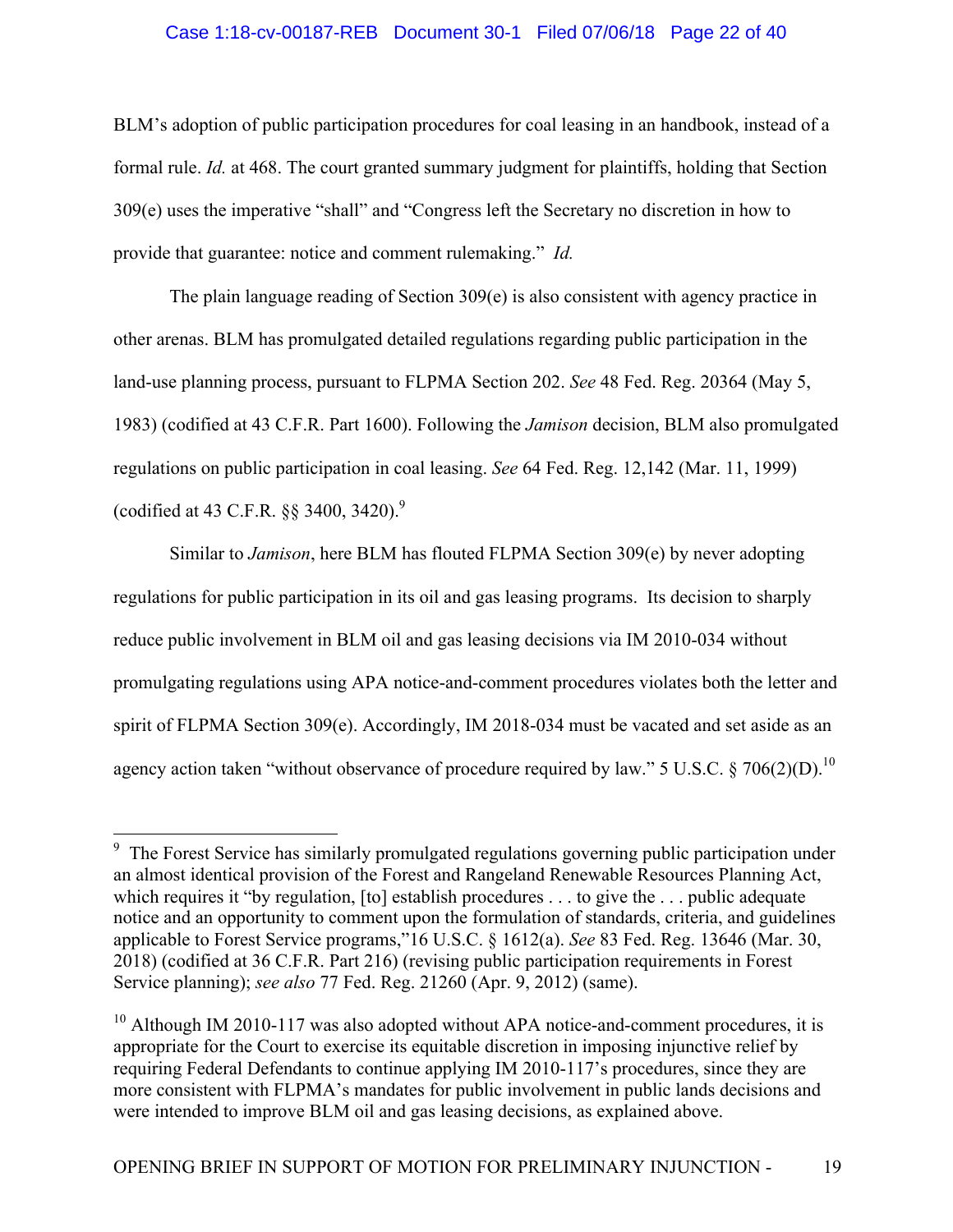## 2. BLM Unlawfully Issued IM 2018-034 Without Notice-and-Comment Procedures Required Under CEQ's NEPA Regulations.

Second, BLM's issuance of IM 2018-034 also violated its obligation to proceed by notice-and-comment rulemaking when updating its NEPA procedures.

As noted above, the CEQ regulations direct federal agencies to adopt and revise their own agency-specific NEPA procedures through consultation with CEQ, and by publishing the proposed regulations in the Federal Register for public review and comment. *See* 40 C.F.R. § 1507.3; *see also* 40 C.F.R. § 1506.6 ("Agencies shall: . . . (a) Make diligent efforts to involve the public in preparing . . . their NEPA procedures"). Here, BLM used IM 2018-034 to revise its NEPA procedures for oil and gas leasing, without publishing the proposed changes in the Federal Register for public comment, in violation of the CEQ regulations and NEPA. BLM's failure to follow proper procedures to adopt the changes to its oil and gas leasing process as required by the CEQ regulations compounds its FLPMA violations, and again demonstrates that injunctive relief is proper because Plaintiffs are likely to prevail on this claim.

## **C. BLM's Elimination of Critical Opportunities for Public Participation in Leasing Decisions is Arbitrary, Capricious, and Contrary to Law.**

Plaintiffs are also likely to succeed on their claim that IM 2018-034 is arbitrary, capricious, and contrary to public participation requirements under FLPMA and NEPA.

# 1. IM 2018-034 is Contrary to FLPMA's Public Participation Requirements.

As quoted above, FLPMA Section 309(e) requires that the Secretary of Interior must "*give . . . the public adequate notice and an opportunity to comment* upon the formulation of standards and criteria for, and to participate in, the preparation and execution of plans and programs for, and the management of, the public lands." 43 U.S.C. § 1739(e) (emphasis added). FLMPA Section 103 further defines "public involvement" as "the opportunity for participation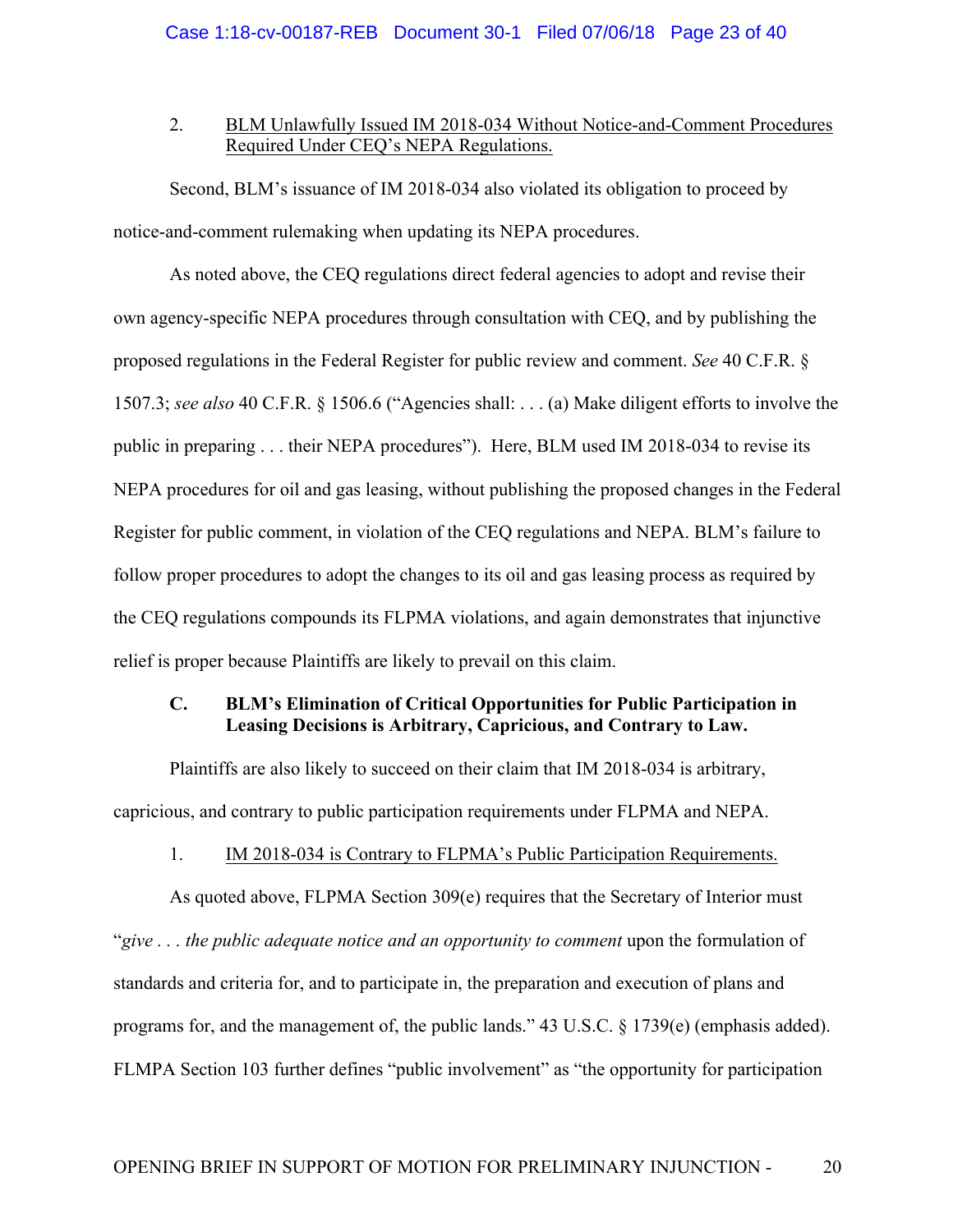### Case 1:18-cv-00187-REB Document 30-1 Filed 07/06/18 Page 24 of 40

by affected citizens in rule making, decision making, and planning with respect to the public lands, including public meetings or hearings held at locations near the affected lands, or advisory mechanisms, or such other procedures as may be necessary to provide public comment in a particular instance." 43 U.S.C. § 1702(d).

As Chief Judge Winmill of this Court previously held, these provisions require public involvement in BLM management decisions, including for livestock grazing. *See W. Watersheds Project v. Kraayenbrink*, No. 4:05-cv-297, 2006 WL 2348080, at \*7 (D. Id. 2006) ("This statutory language values public input on long-range issues . . . as well as on day-to-day issues ('the management of" and 'execution of" those long-range plans)")*; see also Natl. Parks and Conservation Ass'n v. F.A.A.*, 998 F.2d 1523, 1531 (10th Cir. 1993) ("Congress, through FLPMA . . . , has determined that the public has a right to participate in actions affecting public lands").

Like grazing decisions, oil and gas leasing decisions fall into the "management" category of Section 309(e). Therefore, under FLPMA, public participation is required for such decisions. IM 2018-034 violates this mandate, for four reasons.

*First*, by removing the term "will" and replacing it with a "may," *see* IM 2018-034 § III.C.5., BLM has granted itself impermissible discretion in determining whether to involve the public in oil and gas leasing decisions. Again, FLPMA directs that BLM "*shall* establish procedures. . . to give . . . the public adequate notice and an opportunity to comment upon . . . and to participate in the preparation and execution of plans and programs for, and the management of, the public lands." 43 U.S.C. § 1739(e) (emphasis added). The term "shall" makes this provision mandatory. *See Firebaugh Canal Co. v. United States*, 203 F.3d 568, 573- 74 (9th Cir. 2000). As Judge Winmill made clear, BLM cannot meet its obligation under Section 309 through discretionary public participation opportunities. *W. Watersheds Project v.*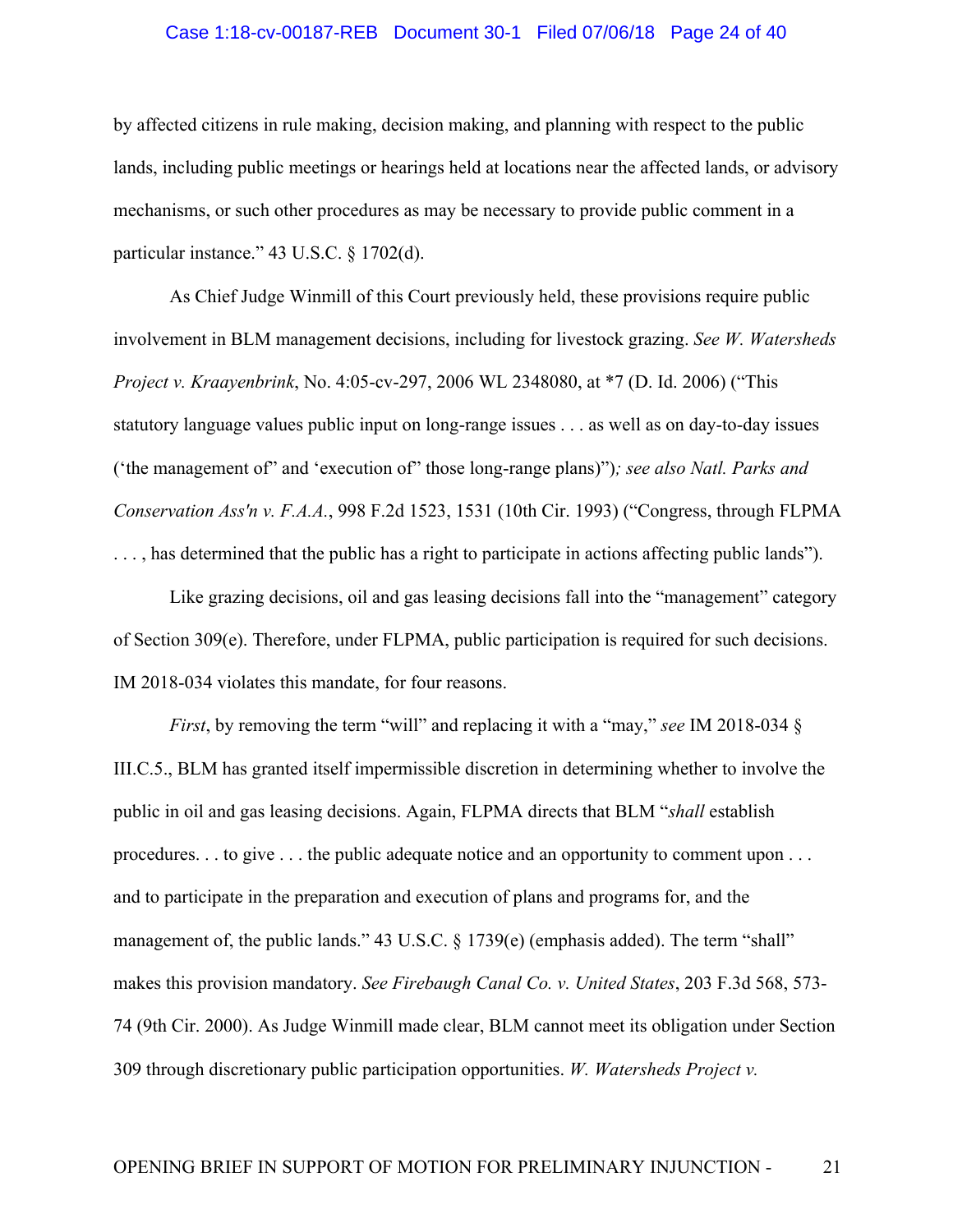### Case 1:18-cv-00187-REB Document 30-1 Filed 07/06/18 Page 25 of 40

*Kraayenbrink*, 538 F. Supp. 2d 1302, 1315-16 (D. Id. 2008) ("Congress, in FLPMA, did not give the BLM any discretion to cut the public out of these management and execution issues. Yet the BLM seeks to grant itself that forbidden discretion in its regulatory revisions").<sup>11</sup>

*Second*, by declaring that public comment is not required in lease sales supported by a DNA and making no provision for public comment on lease sales supported by an EA, IM 2018- 034 fails to satisfy BLM's obligation to provide, at a bare minimum, an opportunity for public comment in leasing decisions. Among the requirements in FLPMA Section 309(e) is the obligation "to give . . . the public *adequate notice and an opportunity to comment upon*. . . the management of[] the public lands." The definition of "public involvement" confirms that soliciting public comments is the goal, and a "necessary" element of, the requirement of Section 309(e). *See* 43 U.S.C. 1702(d) ("public involvement" means "the opportunity for participation by affected citizens in rule making, decision making, and planning with respect to the public lands, including public meetings or hearings held at locations near the affected lands, or advisory mechanisms, or such other procedures *as may be necessary to provide public comment in a particular instance*") (emphasis added). IM 2018-034 contravenes this statutory command by failing to provide for public comment in all lease sales.

*Third*, by relegating public input to the adversarial protest and appeals process for many lease sales, BLM has deprived the public of meaningful involvement in the formulation of BLM leasing decisions. Again, Judge Winmill held that protest and appeals processes complement—

 $11$  On appeal, the Ninth Circuit affirmed most of this merits decision, but remanded to the District Court to consider Plaintiffs' FLPMA claim under the *Chevron* framework. *See W. Watersheds Project v. Kraayenbrink*, 632 F.3d 472, 499-500 (9th Cir. 2011). BLM is not entitled to *Chevron* deference here, however, because IM 2018-034 – in contrast with the grazing regulations at issue in *Kraayenbrink* – was not issued through notice and comment procedures. *Cf. United States v. Mead Corp*., 533 U.S. 218, 230 (2001).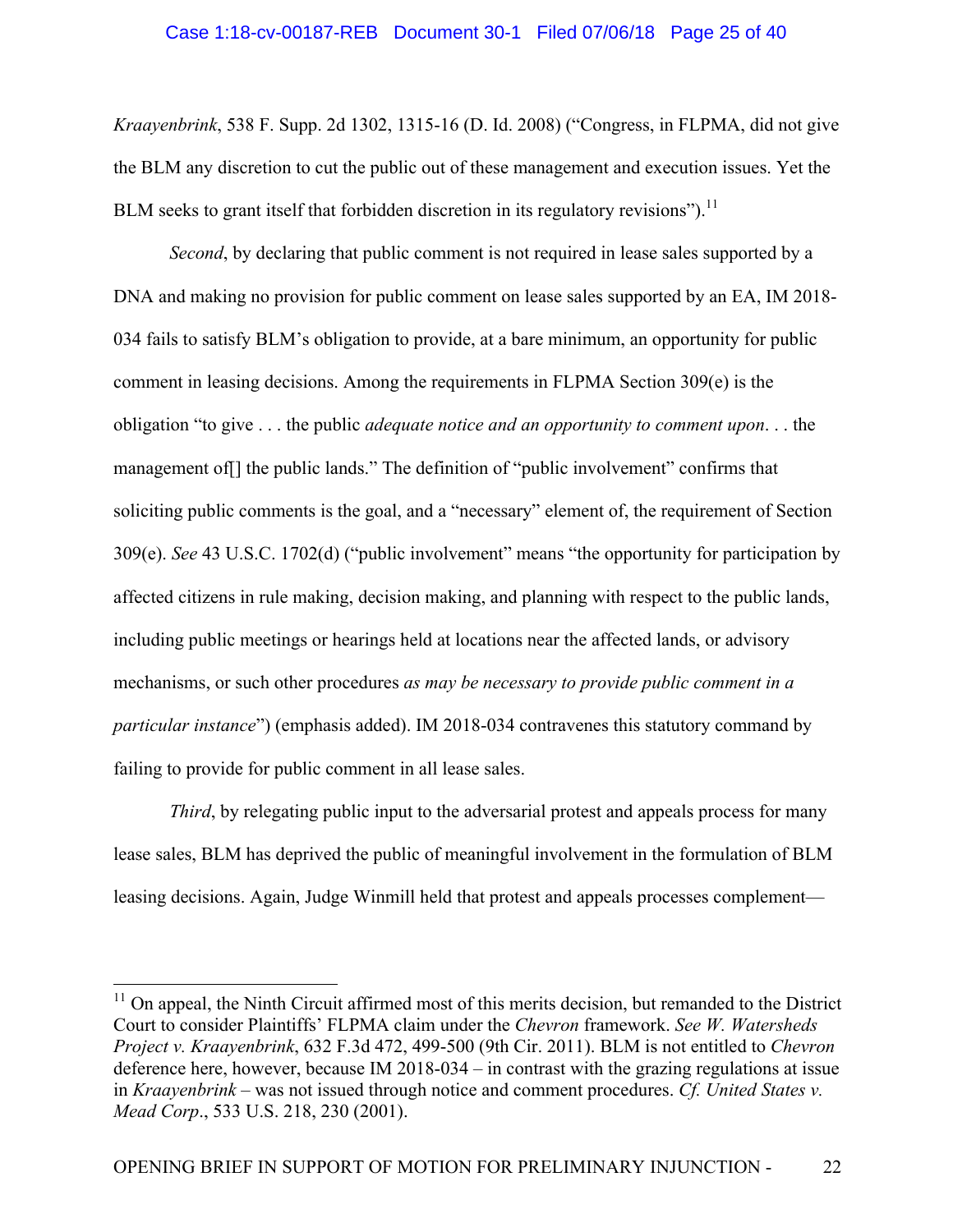## Case 1:18-cv-00187-REB Document 30-1 Filed 07/06/18 Page 26 of 40

but are not adequate substitutes for—pre-decisional participation. *See Kraayenbrink*, 538 F.Supp.2d at 1309, 1316 (holding that BLM violated FLPMA Section 309(e) by "cut[ting the interested public] out of the discussions between the BLM and the ranchers at the formulation stage of decisions," even though the public still had the opportunity to protest and appeal grazing decisions). <sup>12</sup> Protests and administrative appeals occur late in the decision-making process, and ask the agency to reconsider a decision already made. To be meaningful, public participation must occur early enough to influence the agency's decision as it is being formulated, when officials are most receptive to information and can more readily modify their decision in response to public input. *See id.* at 1314 ("a proposed decision carries with it an inevitable momentum favoring that result").<sup>13</sup> Protests and appeals are also narrow in scope. At that late stage, parties are limited to arguing that BLM's proposed lease sale fails to comply with all applicable laws, regulations, and policies.<sup>14</sup> Therefore, protest and appeals are not an adequate substitute for early comment periods.

 $12$  DOI itself admits that the appeals process is "not part of the public participation required by Section 309(e) of FLPMA," 68 Fed. Reg. 33,793, 33,796 (June 5, 2003).

 $13$  FLPMA's legislative history confirms Congress intended BLM to permit "early public" participation at the 'formulation' stage, before the decision is made." *See W. Watersheds Project v. Kraayenbrink*, 4:06-cv-00275-BLW, Docket No. 18 (Aug. 11, 2006) (Order on Motion for Preliminary Injunction). The House Report explained that Congress "expect[ed] the Secretaries to provide means for input by the interested public *before decisions are made*." H.R. Rep. No. 94-1163, at 7 (1976) (emphasis added). A 1970 report by the Public Land Law Review Commission, which inspired the public participation provisions of FLPMA, recommended meaningful public participation in "both in initial decisions and in appeals." *See* PLLRC, *One-Third of the Nation's Land* 24 (1971); S. Rep. No. 94-583, at 46 (1975) (confirming that the FLPMA adopted the PLLRC recommendations regarding public participation).

<sup>14</sup> *See, e.g.*, *Thomas E. Smigel*, 155 IBLA 158 (2001) (noting that on appeal, a party challenging a lease sale "must show that the determination was premised on a clear error of law, a demonstrable error of fact, or that the analysis failed to consider a substantial environmental question of material significance").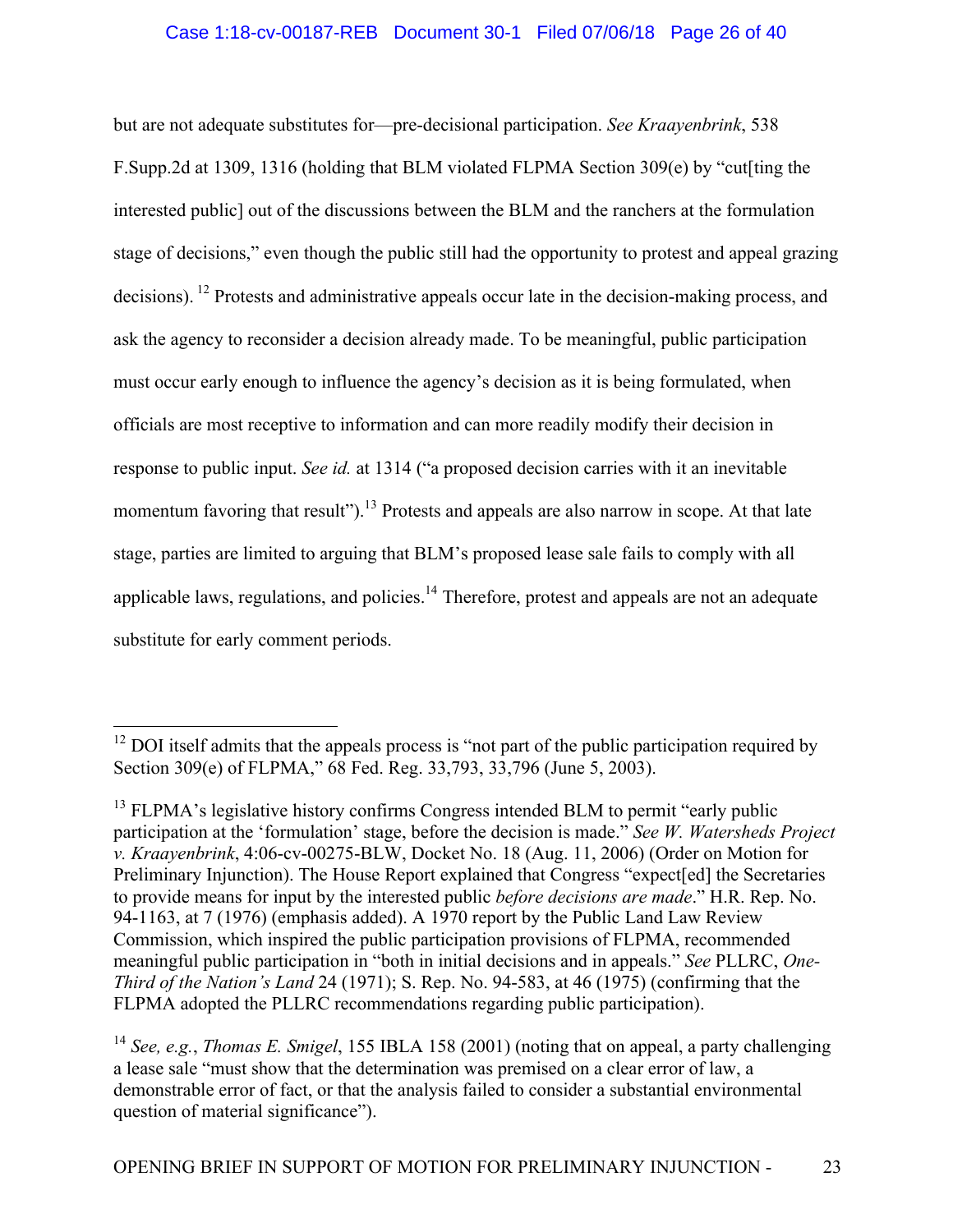### Case 1:18-cv-00187-REB Document 30-1 Filed 07/06/18 Page 27 of 40

*Fourth and finally*, the unreasonably short comment and protest deadlines of IM 2018- 034 inhibit the public's ability to meaningfully review and comment on BLM oil and gas leasing decisions. The public receives no notice when specific parcels are nominated for leasing. This means that BLM's publication of a Draft EA or Sale Notice is often the public's first indication of which lands will be up for auction. In a matter of 10 or 15 calendar days—which amounts to just 6 to 11 working days—would-be commenters and protesters must scramble to prepare their submissions. The effective turnaround time is often shorter. Comments and protests are not considered filed until received, and BLM prohibits electronic submission, *see* 43 C.F.R. 1822.11, so many parties must mail them in advance to ensure timely receipt. *See* Fuller, Emmerich, Cunningham Declarations.

Preparing meaningful public comments is a time-consuming process, as the accompanying Declarations underscore. To have any chance of improving the agency's decisionmaking, parties generally must (1) survey the parcel maps to determine which public lands will be included in the sale; (2) review up to hundreds of pages of BLM reports and environmental studies; (3) assess potential impacts to the lease parcels and surrounding areas, encompassing tens or hundreds of thousands of acres, including to fish and wildlife populations or their habitats, air or water quality, archaeological sites or cultural resources, and recreation or other uses; (4) gather and review available data and scientific literature; (5) conduct site visits to "ground truth" BLM's assumptions and data; (6) engage knowledgeable members and experts; (7) track down and review the relevant land use plans, agency manuals, regulations, and statutes to evaluate potential violations of law or policy; (8) write comments to sufficiently raise key issues with the BLM; (9) circulate draft comments for feedback or sign-on by partner organizations; and (10) obtain organizational approval for submission of the final comments.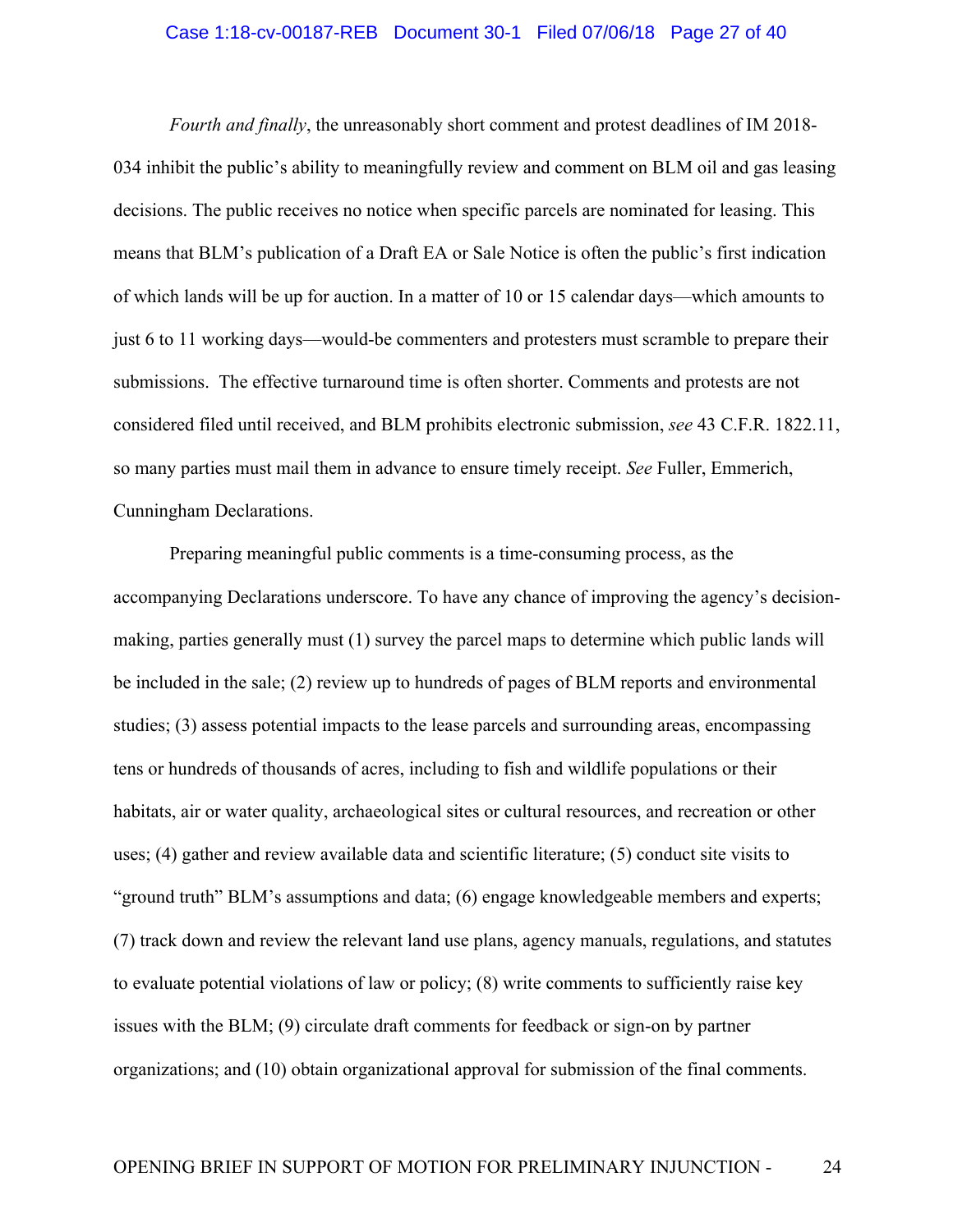# Case 1:18-cv-00187-REB Document 30-1 Filed 07/06/18 Page 28 of 40

*See* Saul Decl., ¶ 17-30; Fuller Decl., ¶ 30-36. Accomplishing these tasks in 30 days was difficult for even the most efficient and experienced professional staff. Doing so in as little as six working days is practically impossible. *Id.* As demonstrated in the accompanying Baker, Emmerich, Harrison, and Kuyper Declarations, many other conservation groups concerned about oil and gas leasing and development in areas they seek to protect – ranging from California and Nevada to Wyoming and Utah – have also been injured by trying to comment or protest within the allotted deadlines, and the quality of their submissions has suffered.

The increasing size and scope of lease sales has only compounded the burden. BLM's elimination of the rotational lease schedule means sales are no longer geographically limited to particular BLM districts but are spread across entire states. Additionally, the number of acres offered for lease has increased dramatically to 11,859,396 acres in 2017 as compared to just 1,946,953 acres in 2016. *See* BLM, Oil and Gas Statistics, Table 11: Acreage Offered at Competitive Lease Sale Auctions Since January 1, 2009, https://www.blm.gov/programs/energyand-minerals/oil-and-gas/oil-and-gas-statistics (last visited June 22, 2018).

For all these reasons, IM 2018-034 is in direct and unreasonable disregard of BLM's obligation under FLPMA Section 309(e) to involve the public in oil and gas leasing decisions.

## 2. IM 2018-034 Violates NEPA and Implementing Regulations by Failing to Involve the Public "To the Extent Practicable".

BLM has also violated the public participation requirements under NEPA. NEPA requires federal agencies to provide opportunities for public participation in their decisions that could affect the environment. *See Trustees for Alaska v. Hodel*, 806 F.2d 1378 (9th Cir. 1986) ("One of the policies of NEPA is to encourage and facilitate public involvement in decisions concerning environmental issues"); *Robertson*, 490 U.S. at 349 (under NEPA, the public is entitled to "play a role in the decision-making process and the implementation of that decision").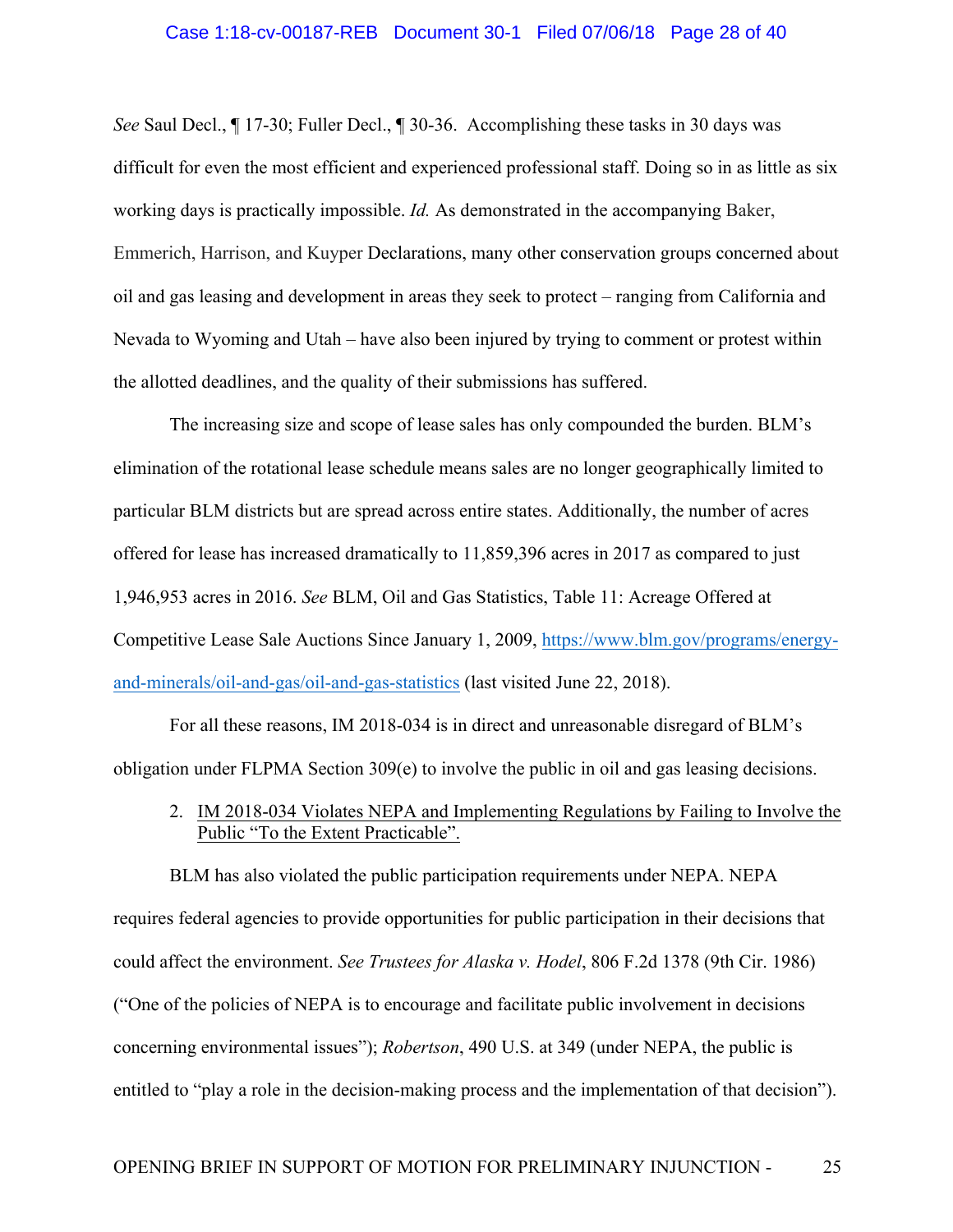### Case 1:18-cv-00187-REB Document 30-1 Filed 07/06/18 Page 29 of 40

The CEQ regulations implementing NEPA specifically direct federal agencies to encourage and facilitate public involvement "to the fullest extent possible," 40 C.F.R. § 1500.2, and identify public scrutiny as an "essential" part of the NEPA process, *id.* § 1500.1(b). *See also id.* § 1501.4(b) (Agencies must "involve . . . the public, to the extent practicable"); *id.* § 1506.6 ("Agencies shall: . . . (a) Make diligent efforts to involve the public in preparing and implementing their NEPA procedures"). They also provide that "NEPA procedures must insure that environmental information is available to public officials and citizens before decisions are made and before actions are taken." 40 C.F.R. § 1500.1(b).

The Ninth Circuit has ruled that "[a]gencies must give the public an adequate predecisional opportunity to participate in and inform the agency's NEPA analysis and decisionmaking process." *See Bering Strait Citizens for Responsible Res. Dev. v. U.S. Army Corps of Eng'rs*, 524 F.3d 938, 953 (9th Cir. 2008). The public "must be given an opportunity to comment on draft EAs," *Citizens for Better Forestry v. U.S. Dep't of Agric.*, 341 F.3d 961, 970 (9th Cir. 2003), and provided "sufficient environmental information . . . to weigh in with their views and thus inform the agency decision-making process." *Bering Strait*, 524 F.3d at 953. "A complete failure to involve or even inform the public" is insufficient. *See Citizens for Better Forestry*, 341 F.3d at 970. *See also Sierra Nevada Forest Protec. Campaign v. Weingardt*, 376 F. Supp. 2d 984, 992 (E.D. Cal. 2005) ("the agency must offer significant pre-decisional opportunities for informed public involvement in the environmental review process").

Additionally, agencies cannot unreasonably limit the time for public comments. For example, in *Fund For Animals v. Norton*, 281 F. Supp. 2d 209, 226 (D.D.C. 2003), the court held that two weeks was insufficient time in which to comment on a draft EA. *See also Save Our*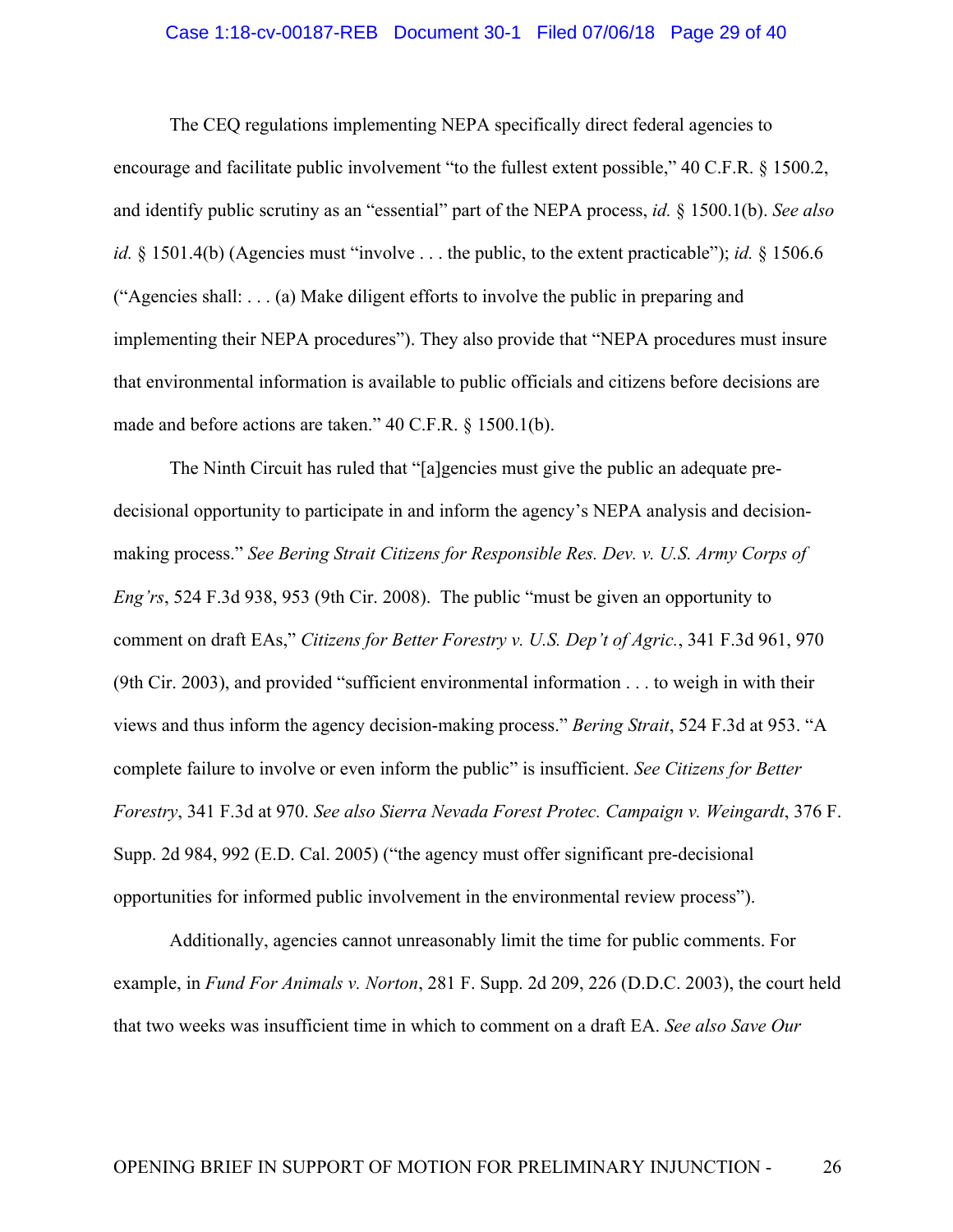*Ecosystems v. Clark*, 747 F.2d 1240, 1247 (9th Cir. 1984) (holding five-day public comment period on a portion of an EA insufficient).

BLM has failed on both counts. First, BLM has been providing only 15-day timeframes for public comment on draft EAs under the new IM, an unusually short period not justified by any exigent circumstances. Second, IM 2018-034 gives BLM offices illegitimate discretion to exclude the public from the NEPA process altogether, by making public comment on EAs discretionary and expressly disavowing its obligation to allow comment on DNAs. This violates the Ninth Circuit's admonition that agencies *must* allow public comment on EAs. *See Citizens for Better Forestry*, 341 F.3d at 970. While there is no established requirement for public comment periods on DNAs, an agency must always "[m]ake diligent efforts to involve the public in preparing and implementing their NEPA procedures," 40 C.F.R. §§ 1506.6(a); 1501.4(e)(1). A complete failure to involve the public—whether through scoping, public hearings, comment periods, or other methods—violates these regulations. *See Citizens for Better Forestry,* 341 F.3d at 970 (noting that the CEQ regulations "must mean something.").

## 3. BLM Failed to Consider the Benefits of Public Participation or Provide a Basis for Its Departure from IM 2010-117.

Plaintiffs are also likely to succeed in their further claim that IM 2018-034 must be set aside as "arbitrary and capricious" under the APA, 5 U.S.C. § 706(2)(A). Agency action is "arbitrary and capricious" if the agency "[1] relied on factors which Congress has not intended it to consider, [2] entirely failed to consider an important aspect of the problem, [3] offered an explanation for its decision that runs counter to the evidence before the agency, or [4] is so implausible that it could not be ascribed to a difference in view or the product of agency expertise." *Ranchers Cattlemen Action Legal Fund United Stockgrowers of Am. v. U.S. Dep't of Agric.*, 499 F.3d 1108, 1115 (9th Cir. 2007) (quotations omitted). BLM's sharp restriction of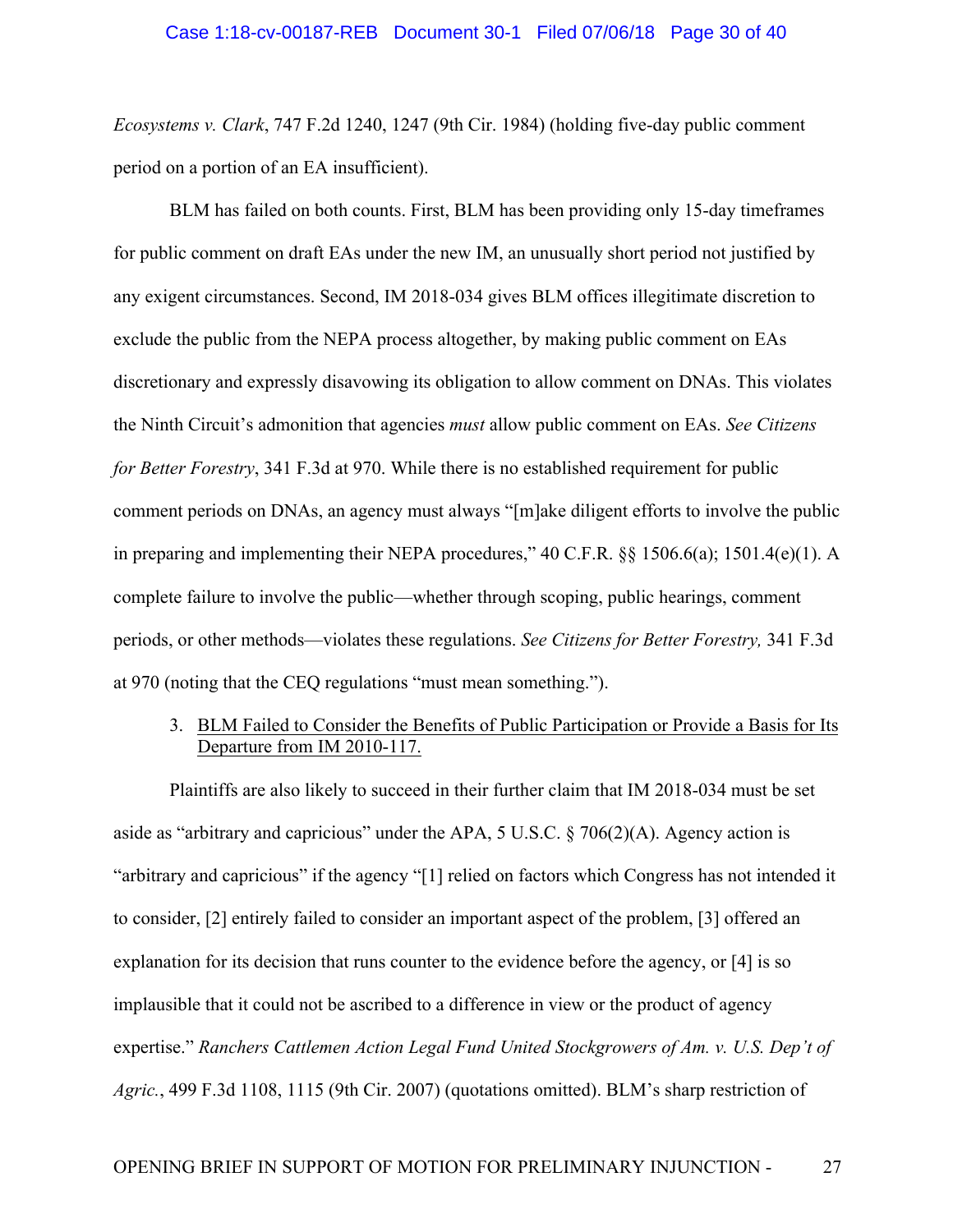## Case 1:18-cv-00187-REB Document 30-1 Filed 07/06/18 Page 31 of 40

public participation opportunities in its leasing decisions through IM 2018-34 was arbitrary and capricious, because BLM (i) entirely failed to consider important aspects of the problem; (ii) offered an explanation for its decision that runs counter to available evidence; and (iii) departed from past policies without explanation.

*First*, the rationales stated in IM 2018-034 and the October 2017 DOI Report reveal that BLM only took into account the costs to the oil and gas industry of complying with IM 2010-117 and completely ignored its benefits. *See* IM 2018-034 (justifying changes to "expedite" and remove "unnecessary impediments and burdens" to offering of lands for lease); *see also* DOI Report, 82 Fed. Reg. 50532 (stating that IM 2010-117 had "resulted in longer time frames in analyzing and responding to protests and appeals").

Cost and expedition are important considerations. However, BLM failed to demonstrate that it considered the benefits of 2010-117 in improved public participation and BLM decisionmaking. Likewise, BLM did not consider how IM 2018-034 would adversely impact the quality or scale of public participation, the quality of its decision-making, or its responsibilities as a steward of public lands. Without considering both costs and benefits of public participation, BLM was arbitrary. *See State v. BLM*, 277 F. Supp. 3d 1106, 1122 (N.D. Cal. 2017) (BLM was arbitrary and capricious where it "only took into account the costs to the oil and gas industry of complying with [the prior administration's rule] and completely ignored the benefits").<sup>15</sup>

<sup>&</sup>lt;sup>15</sup> A decision based only on cost concerns would also be contrary to FLPMA and NEPA, which reflect a conscious decision by Congress to require public participation regardless of its costs. The House Report accompanying FLPMA explained that "some expenditures will always be justified to insure public exposure of proposed decisions[.]" H.R. Rep. No. 94-1163, at 7 (1976). The PLLRC Report, which precipitated FLMPA's public input requirements, similarly explained that "greater concern for third party interests, both in initial decisions and in appeals, raises possibilities of additional delay, but this risk is outweighed by the benefits we believe will flow from greater public participation." *See* PLLRC Report at 254.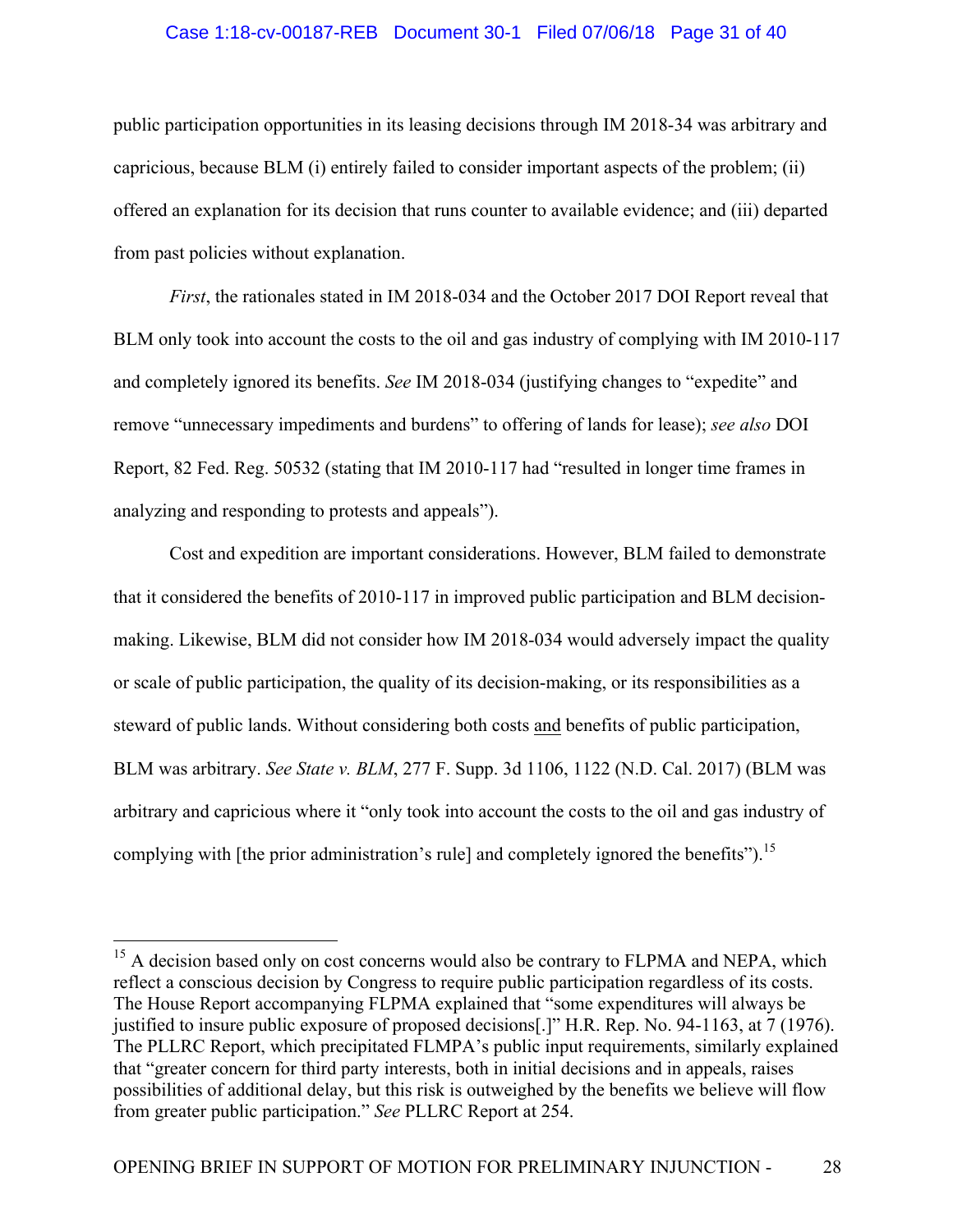# Case 1:18-cv-00187-REB Document 30-1 Filed 07/06/18 Page 32 of 40

*Second*, BLM "offered an explanation for its decision that runs counter to the evidence before the agency." BLM justified IM 2018-034 in part on its determination that former levels of public participation—including 30-day comment and protest periods—were "unnecessary[.]" This suggestion is both speculative and unsupported by any evidence. Common sense and experience suggest that pre-decisional comment periods, and timeframes longer than 10 to 15 days, are necessary for meaningful public engagement.

*Third and finally*, IM 2018-034 is an unexplained departure from IM 2010-117. As noted above, BLM issued the former procedures in response to substantial public criticism and detailed review of its lease sale review process. In now changing those procedures, BLM failed to point to any changed circumstances which countermanded the earlier factual findings regarding the inadequacy of BLM's prior leasing procedures. The only changed circumstance appears to be the new Administration's position with respect to the value of public participation. "New presidential administrations are entitled to change policy positions, but to meet the requirements of the APA they must give reasoned explanations for those changes and 'address [the] prior factual findings' underpinning a prior regulatory regime." *State v. BLM*, 277 F. Supp. 3d at 1123, citing *Organized Village of Kake v. U.S. Dep't of Agric.*, 795 F.3d 956, 966 (9th Cir. 2015). "An agency cannot simply disregard contrary or inconvenient factual determinations that it made in the past, any more than it can ignore inconvenient facts when it writes on a blank slate." *Kake,* 795 F.3d at 969 (citations omitted). Here, BLM has tried to do just this, by rescinding IM 2010- 117 without addressing the factual findings which precipitated those reforms.

In short, Plaintiffs have made a strong showing that they are likely to prevail on the merits of their claims that IM 2018-034 was adopted in violation of FLPMA, NEPA, and the APA, warranting injunctive relief.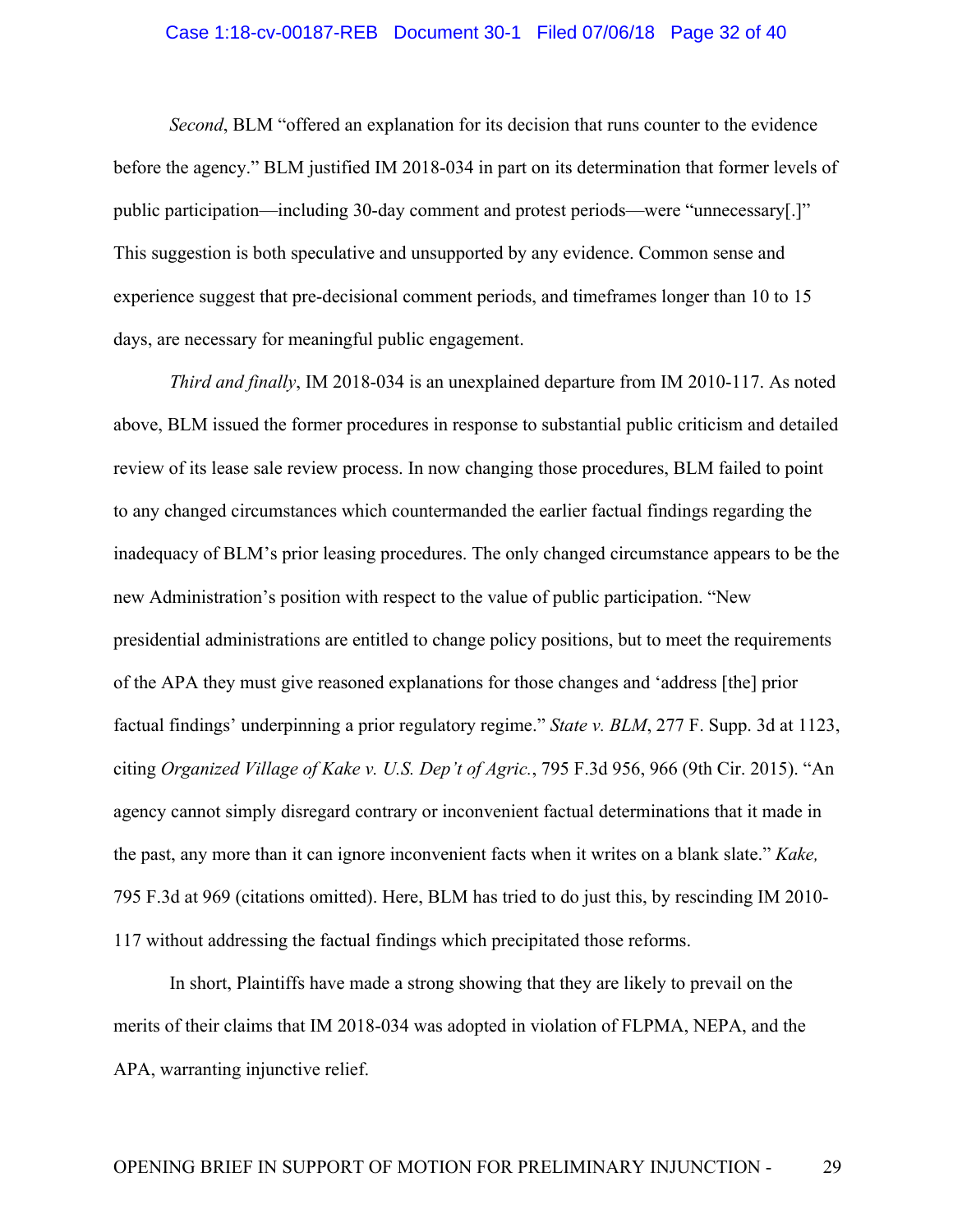### **III. MANY FORMS OF IRREPARABLE HARM WARRANT AN INJUNCTION.**

As established above, BLM is implementing IM 2018-034 in 2018 lease sales, allowing only a 15-day comment period, or avoiding public comment altogether by resorting to use of DNAs, and allowing only a 10-day protest period. Those abbreviated public procedures are being applied to September 2018 quarterly lease sales being offered in Wyoming, Nevada, Utah, and other states; and even larger sales affecting sage-grouse habitats will be offered in the December 2018 lease sale. *See* Saul Decl.,¶¶ 35-43.

As detailed below, allowing BLM to continue issuing oil and gas leases under IM 2018- 034 without adequate environmental review or public input would irreparably harm Plaintiffs and the public, in at least three ways. First are environmental or aesthetic harms to public lands threatened by oil and gas leases. Second, allowing lease sales to go forward under IM 2018-034 will create "irreversible momentum" and bias any future NEPA and FLPMA compliance. Third, requiring Plaintiffs to comply with the unreasonable deadlines under IM 2018-034 will cause the organizations irreparable harm. All three harms justify a preliminary injunction.

## **A. Irreparable Environmental Harm from Oil and Gas Development.**

BLM is poised to sell and issue leases covering millions of acres, including potentially hundreds of thousands of acres of priority sage-grouse habitats, in its upcoming September and December 2018 lease sales. *See* Saul, Molvar, Fuller Declarations. Once these leases issue, BLM will no longer have the authority to prevent development on lands that lack "no surface occupancy" (NSO) restrictions—including many leases in sage-grouse priority habitats. *Id.*<sup>16</sup>

<sup>&</sup>lt;sup>16</sup> As explained in the Complaint,  $\P$  56-60, 130-135, the 2015 Sage-Grouse Plan Amendments adopted NSO restrictions and other measures to protect sage-grouse habitats from surface disturbances associated with oil and gas development, which the Trump Administration is now disregarding in approving new oil and gas leases and developments.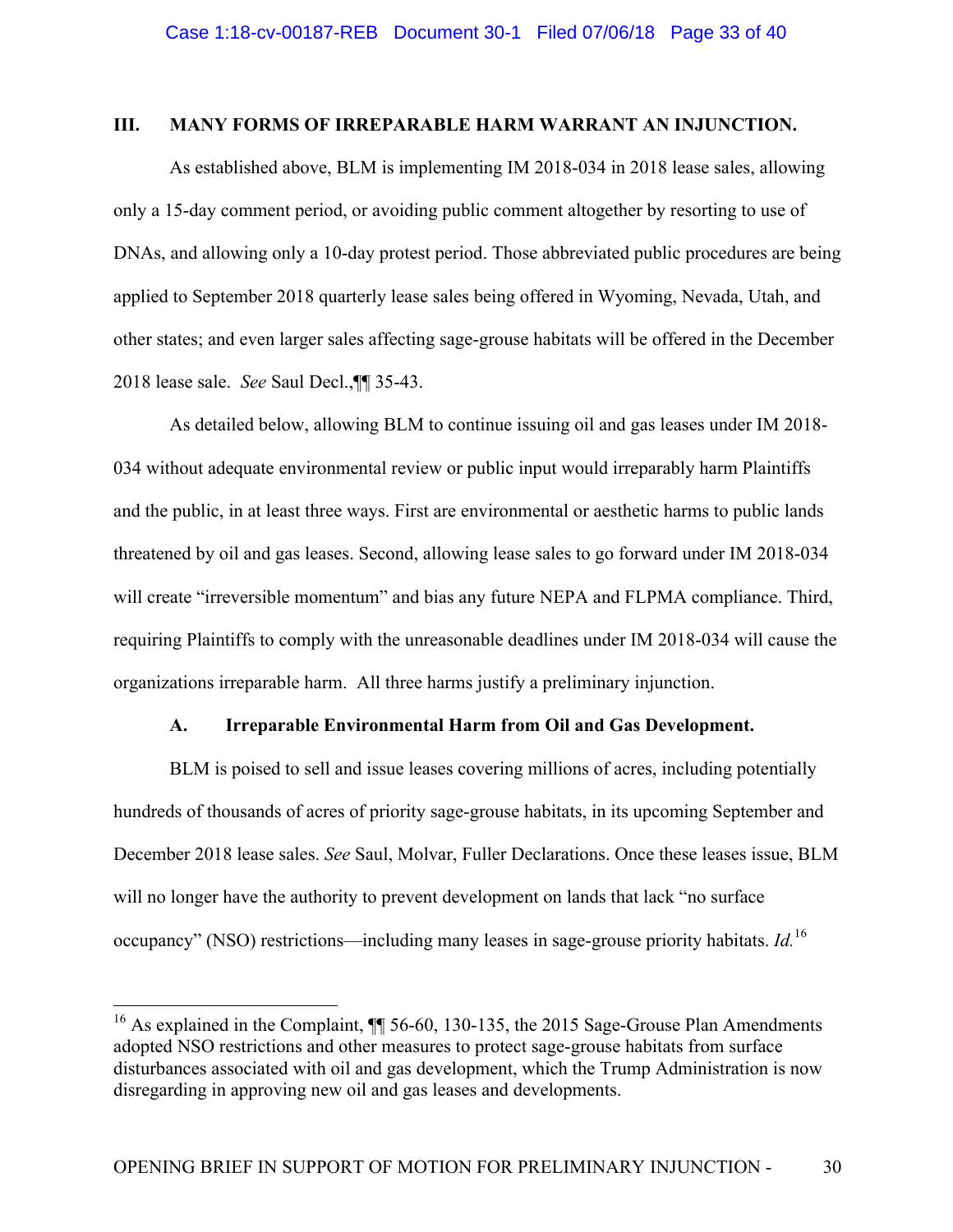*See Connor v. Burford*, 848 F.2d 1441, 1451 (9th Cir. 1988) ("the sale of a[n] oil and gas lease [that does not prohibit surface use] constitutes the 'point of commitment;' after the lease is sold the government no longer has the ability to prohibit potentially significant inroads on the environment"). While BLM has some authority to impose conditions on lessees through drilling permits, it cannot preclude development altogether. *Id.* Therefore, once upcoming leases issue without NSO restrictions, oil and gas companies will have the right to construct and maintain access roads, wells, drill pads, pipelines, and other infrastructure. These activities irreparably harm public lands in many ways, by marring pristine landscapes, destroying fragile ecosystems, disturbing or displacing fish and wildlife populations, and eliminating recreation opportunities. *See* Molvar, Fuller, Cunningham, Saul Declarations. BLM itself has acknowledged that the upcoming 2018 sales will adversely affect wildlife, recreation, and view sheds.<sup>17</sup>

The fact that the environmental impacts of the upcoming sales are uncertain does not weigh against a finding of irreparable harm, because the very purpose of NEPA is to analyze and consider such impacts before they may be approved. By offering the upcoming lease sales without adequate public input or involvement, BLM has created a risk that environmental effects will be overlooked or underestimated. *See Catron Cnty. Bd. of Comm'rs, New Mexico v. U.S. Fish & Wildlife Serv*., 75 F.3d 1429, 1433 (10th Cir. 1996) (*quoting Sierra Club v. Marsh*, 872 F.2d 497, 504 (1st Cir.1989) (Breyer, J.)) ("The 'risk implied by a violation of NEPA is that real environmental harm will occur through inadequate foresight and deliberation' by the acting federal agency"). As attested in the accompanying Declarations, Plaintiffs' members and staff

<sup>&</sup>lt;sup>17</sup> *See, e.g.*, BLM, Environmental Assessment – September 2018 Oil and Gas Lease Sale – Fillmore Field Office Parcels, at 24-26 (Jan. 10, 2018); BLM, Environmental Assessment - September 2018 Competitive Oil and Gas Lease Sale - Salt Lake Field Office Area Parcels, at 32-56 (Mar. 2018); BLM, Environmental Assessment – June 21, 2018 Wyoming Competitive Lease Sale Parcels, at 95-135 (June 2018).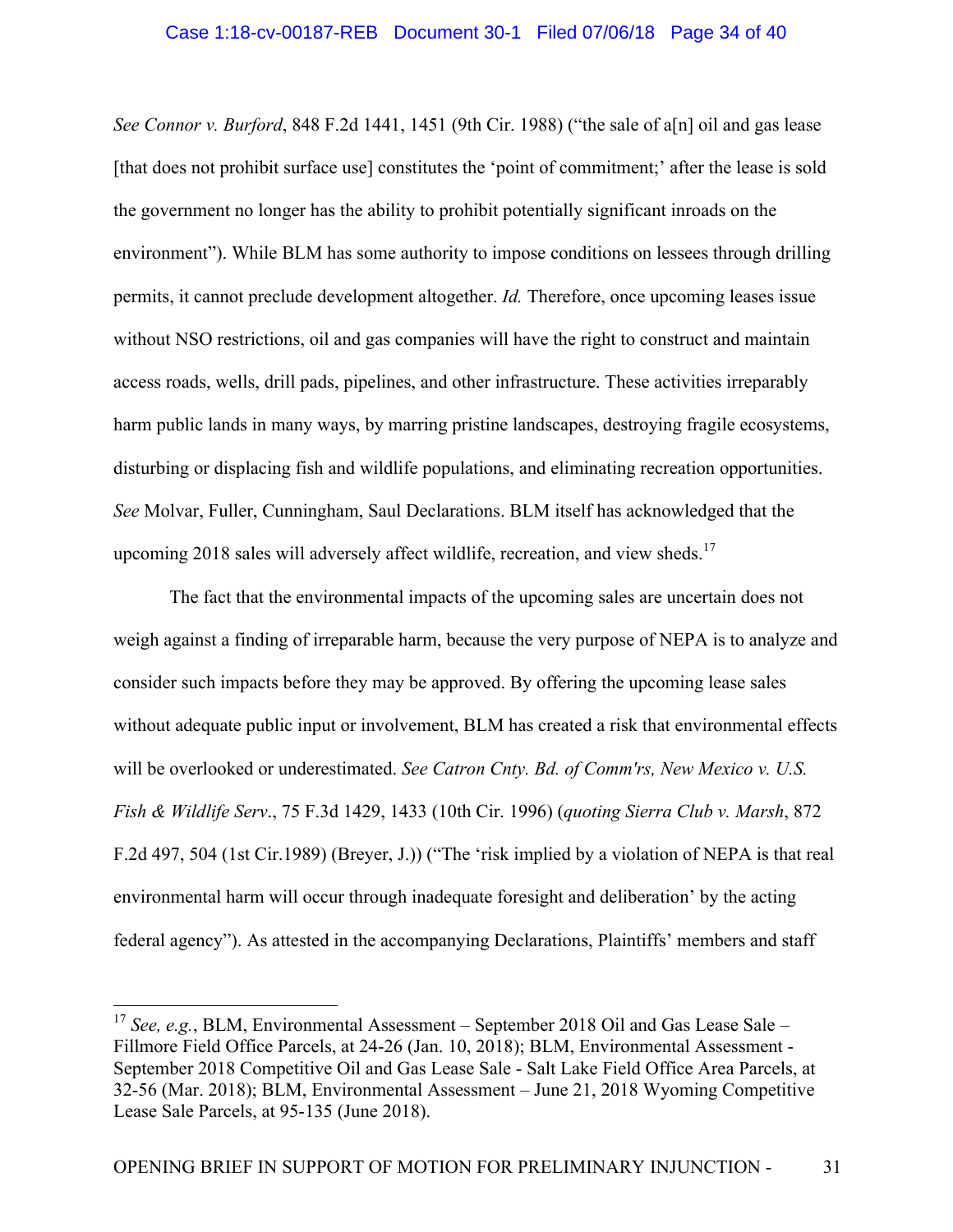# Case 1:18-cv-00187-REB Document 30-1 Filed 07/06/18 Page 35 of 40

personally use areas included in upcoming lease sales for recreational, aesthetic, and professional purposes. See Molvar, Fuller, Cunningham, Saul Declarations. Plaintiffs members also demonstrate that they will be harmed by alteration of the scenic character of these public lands; by adverse impacts to the wildlife they support, including the greater sage-grouse; and by the contamination of water and oil and other resource degradation associated with oil and gas development on public lands. *Id.*

### **B. Irreparable Harm from Bureaucratic Commitment to Leasing.**

Moreover, allowing the upcoming September and December 2018 lease sales to go forward without adequate NEPA and FLPMA compliance will generate "irreversible bureaucratic momentum," again warranting injunctive relief here. "Once large bureaucracies are committed to a course of action, it is difficult to change that course—even if new, or more thorough, NEPA statements are prepared and the agency is told to 'redecide.'" *Com. of Mass. v. Watt*, 716 F.2d 946, 952–53 (1st Cir. 1983). Thus, if BLM is allowed to proceed with leasing, there is a risk that subsequent NEPA analysis, informed by proper public input, will be skewed toward BLM's original decision. *Id.*

Courts have long held that NEPA violations justify an injunction in the face of inadequate environmental review, even where no immediate surface-disturbing activities are likely. *See Sierra Club v. U.S. Army Corps of Engineers*, 645 F.3d 978, 995 (8th Cir. 2011); *Davis v. Mineta*, 302 F.3d 1104, 1115 & n.7 (10th Cir. 2002); *Sierra Club v. Marsh*, 872 F.2d 497, 499– 504 (1st Cir. 1989); *Massachusetts v. Watt*, 716 F.2d 946, 952–53 (1st Cir.1983); *Calvert Cliffs' Coordinating Comm., Inc. v. U. S. Atomic Energy Commn.*, 449 F.2d 1109, 1128 (D.C. Cir. 1971); *see also* 40 C.F.R. § 1502.5 (EIS should be implemented in manner assuring it "will not be used to rationalize or justify decisions already made").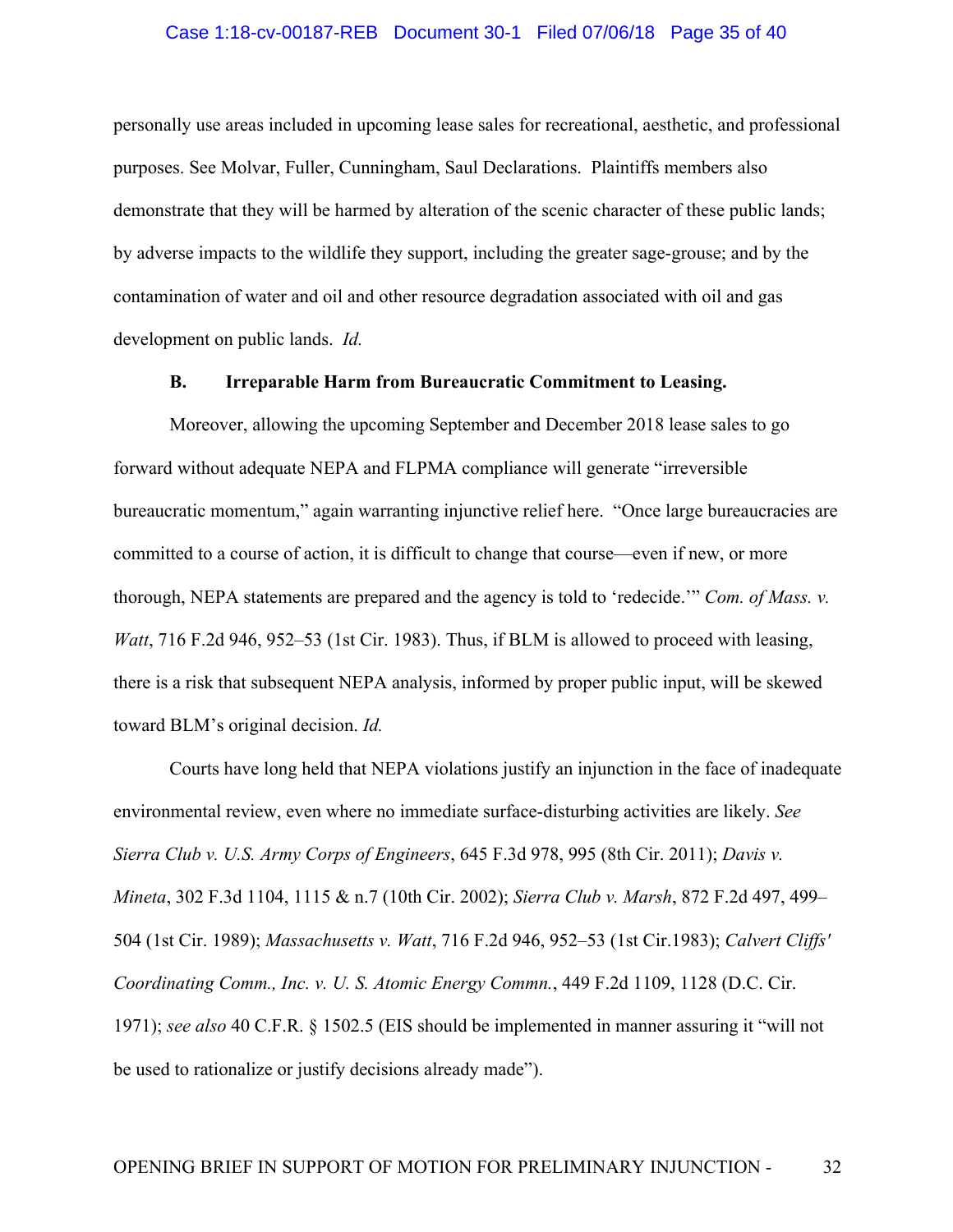### Case 1:18-cv-00187-REB Document 30-1 Filed 07/06/18 Page 36 of 40

For example, in *Massachusetts v. Watt*, 716 F.2d 946 (1st Cir. 1983), then-Judge Breyer held that BLM's issuance of mineral leases without NEPA compliance created a risk of irreversible bureaucratic momentum, warranting a preliminary injunction to preserve the status quo. Judge Breyer rejected the government's argument that a lease sale itself cannot hurt the environment because subsequent agency approvals are required before drilling can occur. *Id.* at 952. "[S]et[ting] aside the agency's action at a later date will not necessarily undo the harm," he observed. *Id.* "The agency as well as private parties may well have become committed to the previously chosen course of action, and new information—a new EIS—may bring about a new decision, but it is that much less likely to bring about a different one. . . . Once large bureaucracies are committed to a course of action, it is difficult to change that course—even if new, or more thorough, NEPA statements are prepared and the agency is told to 'redecide.'" *Id.* at 952–53. For this reason, the court enjoined the lease sale. *Id.* at 953.

The Ninth Circuit and its district courts have cited with approval the First Circuit's reasoning that bureaucratic inertia can cause irreparable harm. *See N. Cheyenne Tribe v. Hodel*, 851 F.2d 1152, 1157 (9th Cir. 1988) ("Bureaucratic rationalization and bureaucratic momentum are real dangers, to be anticipated and avoided"); *West v. Sec'y of Dep't of Transp.*, 206 F.3d 920, 930 n. 14 (9th Cir. 2000) (citing *Marsh*, 872 F.2d 497, approvingly), *Idaho ex rel. Kempthorne v. U.S. Forest Serv.*, 142 F. Supp. 2d 1248, 1264 (D. Idaho 2001) ("The Court finds . . . merit in the wisdom of the First Circuit Court of Appeals analysis [in *Watt*] that the purpose of NEPA "is to require consideration of environmental factors before project momentum is irresistible, before options are closed, and before agency commitments are set in concrete") (citations omitted); *Montana Wilderness Ass'n v. Fry*, 408 F. Supp. 2d 1032, 1038 (D. Mont. 2006) (enjoining ongoing natural gas development pending BLM's revision of unlawful NEPA analysis, citing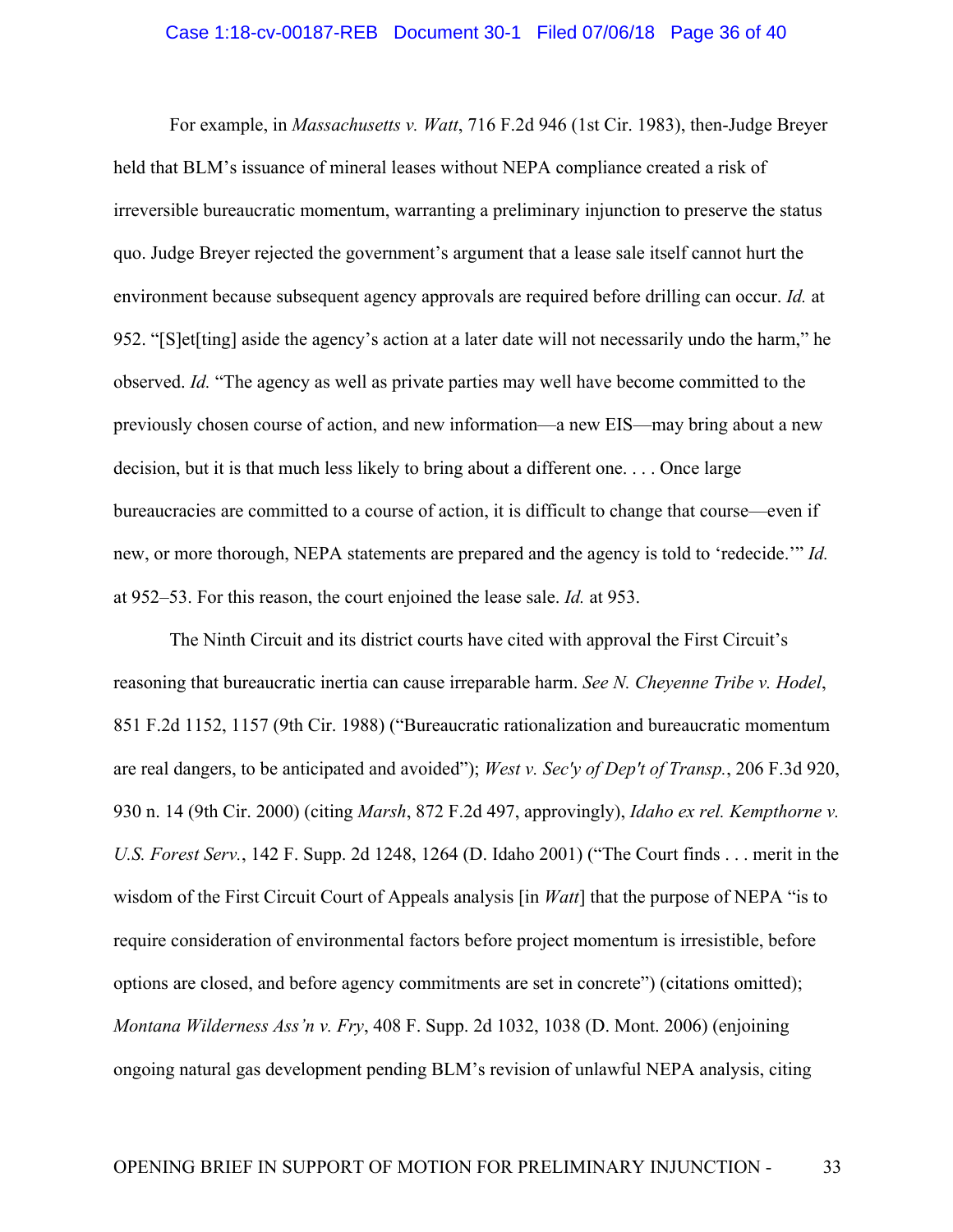# Case 1:18-cv-00187-REB Document 30-1 Filed 07/06/18 Page 37 of 40

*Northern Cheyenne Tribe*); *Friends of the Earth v. Hall*, 693 F. Supp. 904, 913 (W.D. Wash. 1988) ("the risk of bias resulting from the commitment of resources prior to a required thorough environmental review is the type of irreparable harm that results from a NEPA violation").

Here, too, the passage of time will generate irreversible momentum toward leasing, making it more difficult for BLM to choose some other course of action after adequately involving the public, even if drilling has not commenced. Once BLM issues the leases, companies will start expending resources on exploration plans. BLM may be wary of changing its mind and subjecting itself to industry lawsuits. *See, e.g., Impact Energy Resources, LLC v. Salazar*, 693 F.3d 1239, 1244 (10th Cir. 2012) (lawsuit by high bidders challenging BLM's decision to withdraw leases); *Mosely v. U.S.*, 15 Cl. Ct. 193 (Cl. Ct. 1988) (lawsuit challenging BLM's cancellation of a mineral lease as an unlawful taking); *Connor*, 848 F.2d at 1461 (observing that lessees "may have claims for damages against the government" under some circumstances). Rents collected will be distributed to the federal and state treasuries, making it difficult to reimburse lessees. 30 U.S.C. § 191. Each of these steps "represents a link in a chain of bureaucratic commitment that will become progressively harder to undo the longer it continues." *Watt*, 716 F.2d at 952-53. The more time and resources BLM and lessees are allowed to invest, the greater the likelihood that future compliance with NEPA and FLPMA will prove to be a merely empty gesture. Therefore, an injunction is necessary to ensure that Plaintiffs can obtain meaningful relief in this case.

## **C. Irreparable Harm to Plaintiff Organizations and the Public.**

Third, a preliminary injunction will also prevent the costs and difficulties to Plaintiffs and the public in attempting to comply with IM 2018-034, which are substantial and unrecoverable. Plaintiffs routinely review, comment on, and protest oil and gas lease sales, and have already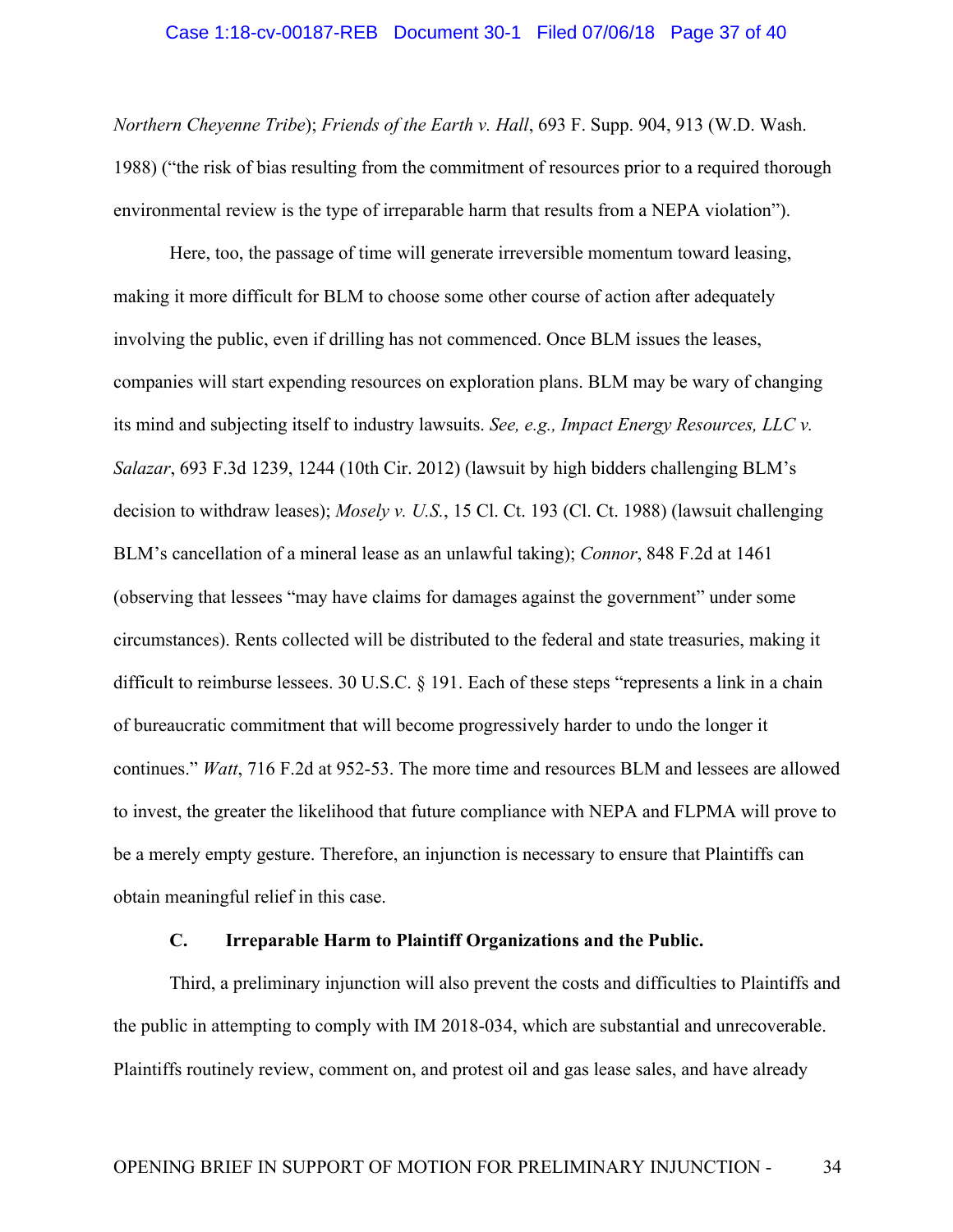# Case 1:18-cv-00187-REB Document 30-1 Filed 07/06/18 Page 38 of 40

experienced substantial hardships complying with IM 2018-034. *See* Saul, Molvar, Fuller, Cunningham Declarations. Due to BLM's implementation of IM 2018-034, both Plaintiffs have spent and will continue spending additional time and resources tracking oil and gas lease sale notices to avoid missing comment or protest deadlines. *Id.* Plaintiffs have been forced to divert organizational resources from other programs to prepare comments or protests within BLM's new 10- and 15-day timelines. *Id.* If an injunction is not granted, Plaintiffs will irreparably lose the ability to spend their limited resources on other programs. *Id.*

An injunction will also prevent irreparable harm to the broader public, including many individuals and organizations that may be discouraged or precluded from filing comments and protests under the allotted deadlines. The accompanying Declarations provide just a few examples of the hardships BLM's new procedures have placed upon local community groups concerned about the protection and management of public lands. *See* Baker, Emmerich, Harrison, and Kuyper Declarations. These groups have suffered irreparable harm to their ability to effectively inform BLM leasing decisions already, and injunctive relief would benefit them – as members of the public – by avoiding such irreparable harms in the future. *Id.*

## **IV. THE BALANCE OF HARDSHIPS FAVORS AN INJUNCTION.**

To determine whether injunctive relief is appropriate, courts apply a "traditional balance of the harms analysis." *Nat'l Parks & Conservation Ass'n v. Babbitt*, 241 F.3d 722, 737 (9th Cir. 2001). Although the Supreme Court has rejected a presumption of irreparable injury from NEPA violations, the Court has noted that "[e]nvironmental injury, by its nature, can seldom be adequately remedied by money damages and is often permanent or at least of long duration, i.e., irreparable." *Amoco Prod. Co. v. Vill. of Gambell*, 480 U.S. 531, 545 (1987). Accordingly, in the face of irreparable harm to the environment, courts will withhold or limit injunctive relief only in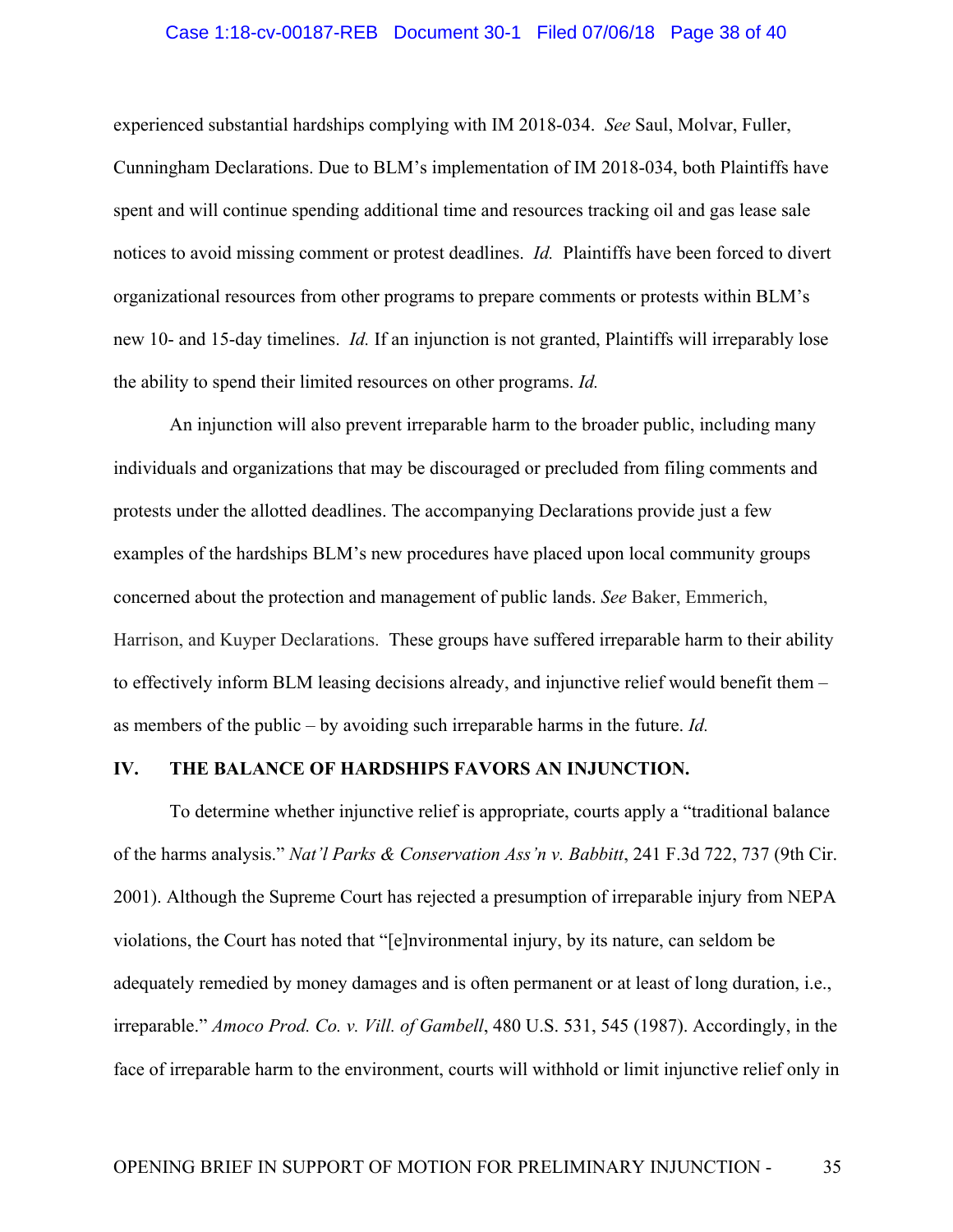# Case 1:18-cv-00187-REB Document 30-1 Filed 07/06/18 Page 39 of 40

"unusual circumstances." *Nat'l Parks*, 241 F.3d at 738 n.18 (citation omitted); s*ee also N. Cheyenne Tribe v. Norton*, 503 F.3d 836, 843 (9th Cir. 2007) ("[i]njunctive relief is typically appropriate in environmental cases").

Plaintiffs' proposed injunctive relief is narrowly tailored, limiting any potential harm to Federal Defendants and the oil and gas industry. Their motion seeks only to retain specific provisions of IM 2010-117 while this case is adjudicated on the merits. Reverting to its prior 30 day comment and protest periods for future sales would not impose any additional workload or staffing requirements on BLM. Oil and gas companies may allege harm from the slight delay in lease issuance. However, NEPA and FLPMA contemplate some delay while the process is undertaken, and "loss of anticipated revenues . . . does not outweigh potential irreparable damage to the environment." *Nat'l Parks*, 241 F.3d at 738. *See also Park County Res. Council v. U.S. Dept. of Agric.*, 817 F.2d 609, 618 (10th Cir. 1987) ("Any increased costs from delay in drilling while an EIS is being prepared on the lease issue is not sufficient to establish prejudice, because NEPA contemplates just such a delay"). In fact, imposing the 30-day public participation periods now minimizes the risk that leases issued under the challenged policy would have to be later revoked, after BLM and private industry have invested time and capital developing the parcels.

For all these reasons, the balance of hardships tips decidedly in favor of an injunction.

## **V. THE PUBLIC INTEREST FAVORS GRANTING AN INJUNCTION.**

Congress has recognized through passage of NEPA and FLPMA that there is a strong public interest in requiring BLM to involve the public in its land management decisions. There is also an undeniable "public interest in preserving nature and avoiding irreparable environmental injury," *Lands Council v. McNair*, 537 F.3d 981, 1005 (9th Cir. 2008) (en banc), and "in careful consideration of environmental impacts before major federal projects go forward," *Alliance for*